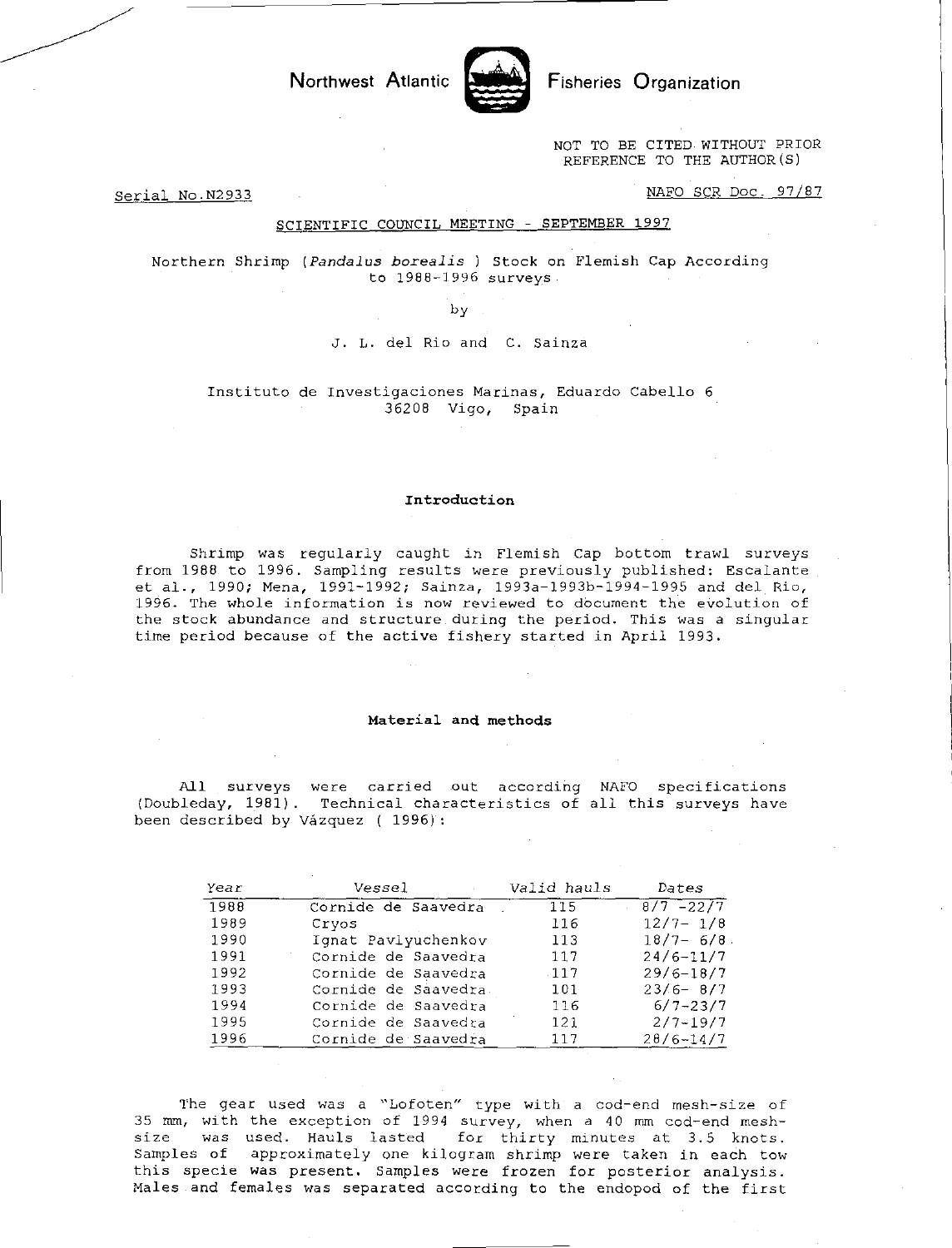pleopod (Rasmussen, 1953). Individuals in the changing sex phase were included with males. Females were further separated as inmatures (first time spawners) and matures (spawned previously) based on the condition of the sternal spines (McCrary, 1971). Oblique caparace length (CL) : the distance from the base of the eye to the posterior dorsal edge of the carapace (Shumway et al, 1985) were measured to the lower 0.5 mm in years from 1993 to 1996. The lateral caparace length described by Horsted and Smidt (1956), from the base of the<br>eye to the posterior lateral edge of the carapace was used in all eye to the posterior lateral edge of the carapace was used in previous surveys. The equivalence between both measurements The equivalence between both measurements was analyzed with a sample of 1940 individuals from 1992 survey, then the length frequency distribution from 1988 to 1992 was transformed to the equivalent oblique carapace length (Sainza, 1993b). Specimens were placed on tissue paper for draining and weighed to the nearest 0.1 g.

#### Results

Shrimp biomass estimates by the swept area method and average catch per mile are provided in Table 1 for the 1988-1996 period. The shrimp biomass from 1988 to 1990 was the lowest of these nine years. The noticeable increase observed in 1991, 1992 and 1993 was followed by a reduction in 1994 (the cod-end mesh-size was 40 mm in this year), 1995 and 1996, presumable, as a consequence of the shrimp fishery starting in April 1993 on the Flemish Cap.

Length frequencies and percentages by sex in these years are provided in Table 2. These length frequency are split in males, females, immature females, mature females and ovigerous females in Figure 1. Percentages by sex and between immatures, matures and ovigerous females showed highly variable size distribution year to year. Males shrimp only dominated in 1990 and 1996 while females dominated all other years. The percentages of males increased from about 26% in 1994 to 34% in 1995 and 54% in 1996. The group of mature is the most abundant (only in 1988 and 1990 immature females dominated). Ovigerous females were the less abundant in all cases. The spawning period in Flemish Cap begins between the end of July and early August (Mena, 1991), the same period the surveys were made. So, in 1990 when the survey was carried out later into the year than other ones, the spawning biomass estimated was the greatest observed for the 1988 - 1996 period. Males presented a CL between 10 and 29 mm. Females presented a CL between 17 and 34 mm split as: 17-31.5 mm immature, 17.5-33 mm mature and 21.5-34 mm ovigerous.

Length frequencies by strata are provided in Table 3 (1988-1996). Frequencies of the same depth range from different years were amounted to prepare Figure 2. From both: the Table 3 and Figure 2, it is observed that shrimp distribution in the area is different for each sex. Depth seems to be the dominant factor: shrimp are scarce in depths shallower than 257 m (140 fathoms) and in depths greater than 554 m (300 fathoms). Shrimp primary occupy strata between 257 and 554 m. (strata from 7 to 15). The small size individuals, males shrimp dominated, occupy shallowest and large females deepest strata. Small size individuals are scarce in strata deepest than 554 m (300 fathoms), where the minimum length measured was 19 mm CL.

Northern shrimp biomass estimated by swept area method by strata from 1988 to 1996 is provided in Table 4. In 1993 two of the deepest strata: 14 and 18, were not sampled and only one haul was made in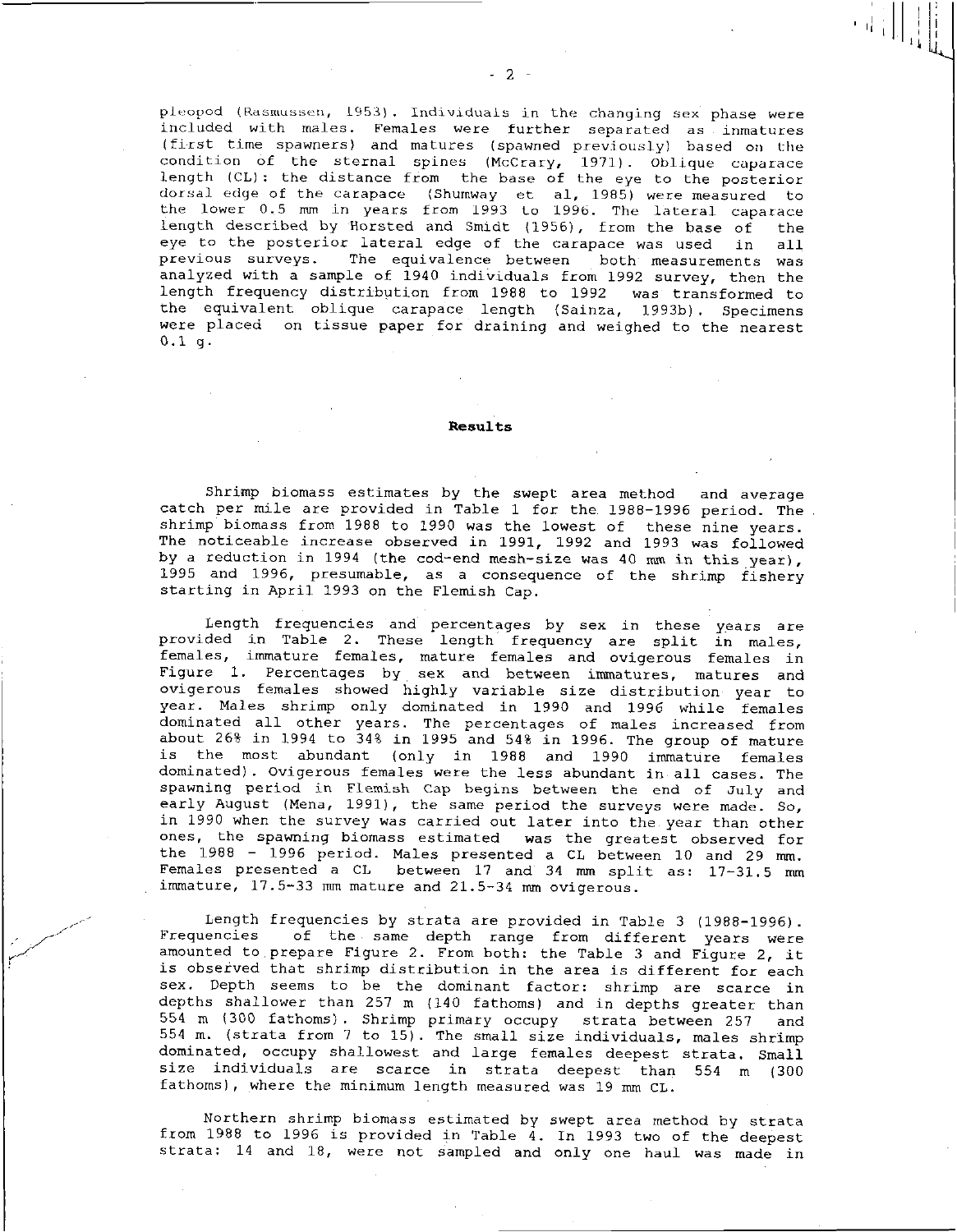stratum 17. Shrimp biomass in missing strata were calculated by <sup>a</sup> multiplicative model assuming the constancy over the years of the ratio between the biomass in that stratum and the biomass in all other strata at each *survey* (Sainza, 1993b). Strata characterised by a scarce shrimp abundance are approximately the same every year. It was observed no shrimp in strata 1 and 4. In strata 12 and 15 biomass estimated was the greatest, these strata have both the same depth.

Mean weight at length of shrimp population from 1989 to 1996 were compared in Table 5. It was observed that shrimp weight increases in all length-classes from 1989 to 1992 but in the 1993-1996 period the weight only increases for sizes greater than 27.5 mm CL and decreases for all smaller sizes (del Rio, 1996). Mean weights in the last year (1996) are approximately 1.5 to 2.5 g higher in large sizes than those observed in 1989.

#### Discussion

Shrimp length distribution on Flemish Cap for 1988- 1996 surveys are provided in Figure 3. The modal groups named with the same letter are comprised by individuals of the same year-class. The abundant modal groups named E allows us to follow the shrimp population structure through these years. All individuals of this year-class were males in 1990 and have a size range 16-20 mm CL, gradually became females in 1991 and 1992 (size range 20-27 mm CL) and were females in 1993 with a size range 24-31 mm CL. According to these data the full transition from males to females lasted two years. In all other modal *groups of* these time series (named C, D, F, H in Figure 3) sex change took place in one year. This seems to indicate that males have a similar size range than immature females of the previous year when the females abundance is high and, consequently, the sex change is delayed (Sainza, 1993a). According to the current age interpretation (NAFO SC, 1996) the modal groups named E in Figure 3 belong to the 1988 yearclass. This year-class has a modal length of 23 mm CL in 1991, 25 mm CL in 1992, 26 mm CL in 1993 and 28 mm CL in 1994. These large 1994 females were the remains of the 1988 year-class. So large females in 1994 even were from the 1988 year-class. The percentage of males increased from 1994 to 1996 up to  $54,18$  in 1996 (named J in Figure 3) mainly due to females from the abundant 1988 year-class became mature and produced a healthy 1993 year-class. Shrimp abundance decreased since 1993, not only due to the natural mortality but also as consequence of the shrimp fishing in this zone. The abundance level observed in the 1994 survey is anomalous reduced by the use of a 40 mm mesh-size cod-end at that time.

Survey catch distribution are compared from 1988 to 1996 in Figure 4. Shrimp population have a distribution as a ring around the Cap and catches never exceeded 8 kg/tow in central and slope portions of the Flemish Cap. In 1988 and 1989 the Shrimp distribution is so, but concentrated in north and north-east part. Shrimp was also concentrated in the west in 1990. During 1991-1995 period the abundance increases and the distribution is more wider spreading towards Southwest area. Best catches were higer than 50 kg per half an our tow in these years and reached up to 200 'kg/tow in 1992. Finally, in 1996 the shrimp moved to the eastern part of Flemish Cap and survey catches never exceeded 50 kg/tow.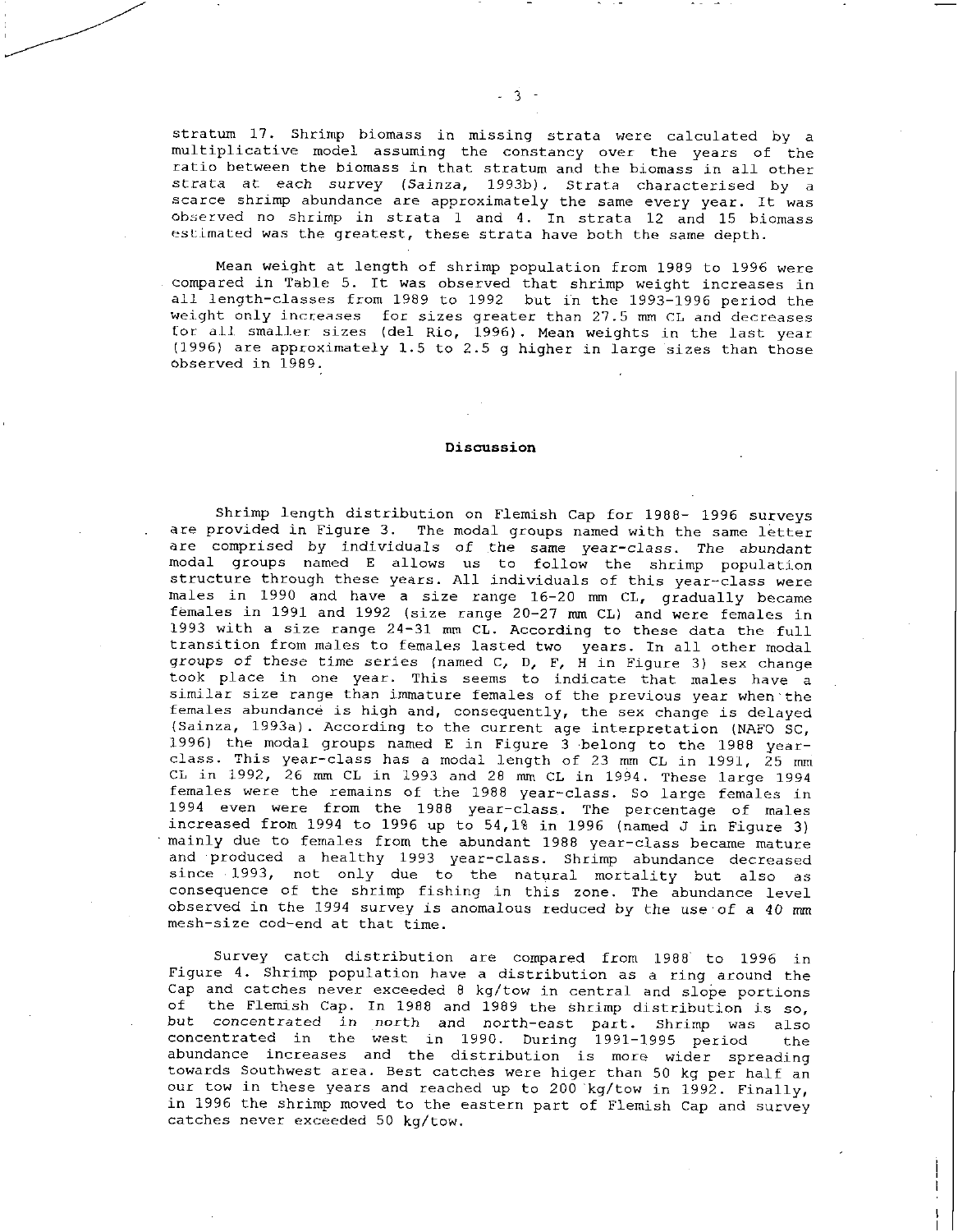#### References

- del Rio, J. L.- 1996. Northern Shrimp *(Pandalus borealis)* on Flemish Cap in July 1996. NAFO SCR Doc. 96/24, 10 pp.
- Doubleday, W. G.- 1981. Manual of Groundfish surveys in the Northwest Atlantic. NAFO SCS 2 , 55 pp.
- Escalante, J. L., Vázquez, J. and Mena, Y.- 1990. Northern Prawn *(Pandalus borealis)* Stock in Flemish Cap. NAFO SCR Doc.90/47, 6pp.
- Horsted, S. A. and Smidt, E.- 1956. The deep sea prawn *(Pandalus borealis)* in Greenland waters. Meddr. Danm. Fisk -oq HavUnders, Y(11):pp 1-118.
- McCrary, J. A.-1971. Sternal spines as a characteristic for differentiating between females of some pandalidae. J. Fish. Res. Bd. of Canada, 28: 98-100.
- Mena, Y.- 1991. Northern prawn *(Pandalus borealis)* length distribution and fecundity in Flemish Cap. NAFO SCR Doc 91/29, 7 pp.
- Mena, I.- 1992. Northern prawn *(Pandalus borealis)* stock in Flemish Cap. NAFO SCR Doc. 92/66, 3pp.
- NAFO SC.- 1996. Report of Scientific Council, Annual Meeting, 7-13 September 1996 NAFO SCS Doc. 96/17, 42 pp.
- Rasmussen, B.- 1953. On the geographical variation on growth and sexual developmen of the deep sea prawn *(Pandalus borealis,*  Kroyer). Fish. Dir. Skr. Ser HavUnders. 10 (3):pp 1-160.
- Sainza, C.- 1993a. Northern Shrimp *(Pandalus borealis)* Stock on Flemish Cap. NAFO SCR Doc. 93/22. 5 pp.
- Sainza, C.- 1993b. Northern Shrimp *(Pandalus borealis)* Stock on Flemish Cap in June-July 1993. NAFO SCR Doc. 93/104, 8 pp.
- Sainza, C.- 1994. Northern Shrimp *(Pandalus borealis)* on Flemish Cap in July 1994. NAFO SCR Doc. 94/81, 6 pp.
- Sainza, C.- 1995. Northern Shrimp *(Pandalus borealis)* on Flemish Cap in July 1995. NAFO SCR Doc. 95/100, 7 pp.

Shumway, S. E., H. C. Perkins, D. F. Schick and A. P. Stikney.- 1985. Synopsis of biological data on the Pink Shrimp *(Pandalus borealis,* Kroyer 1838). NOAA Techn. Rep. NMFS 30. 57 pp.

Vazquez, A.- 1996. Results from bottom trawl survey of Flemish Cap in July 1995. NAFO SCR Doc 96/54. 27 pp.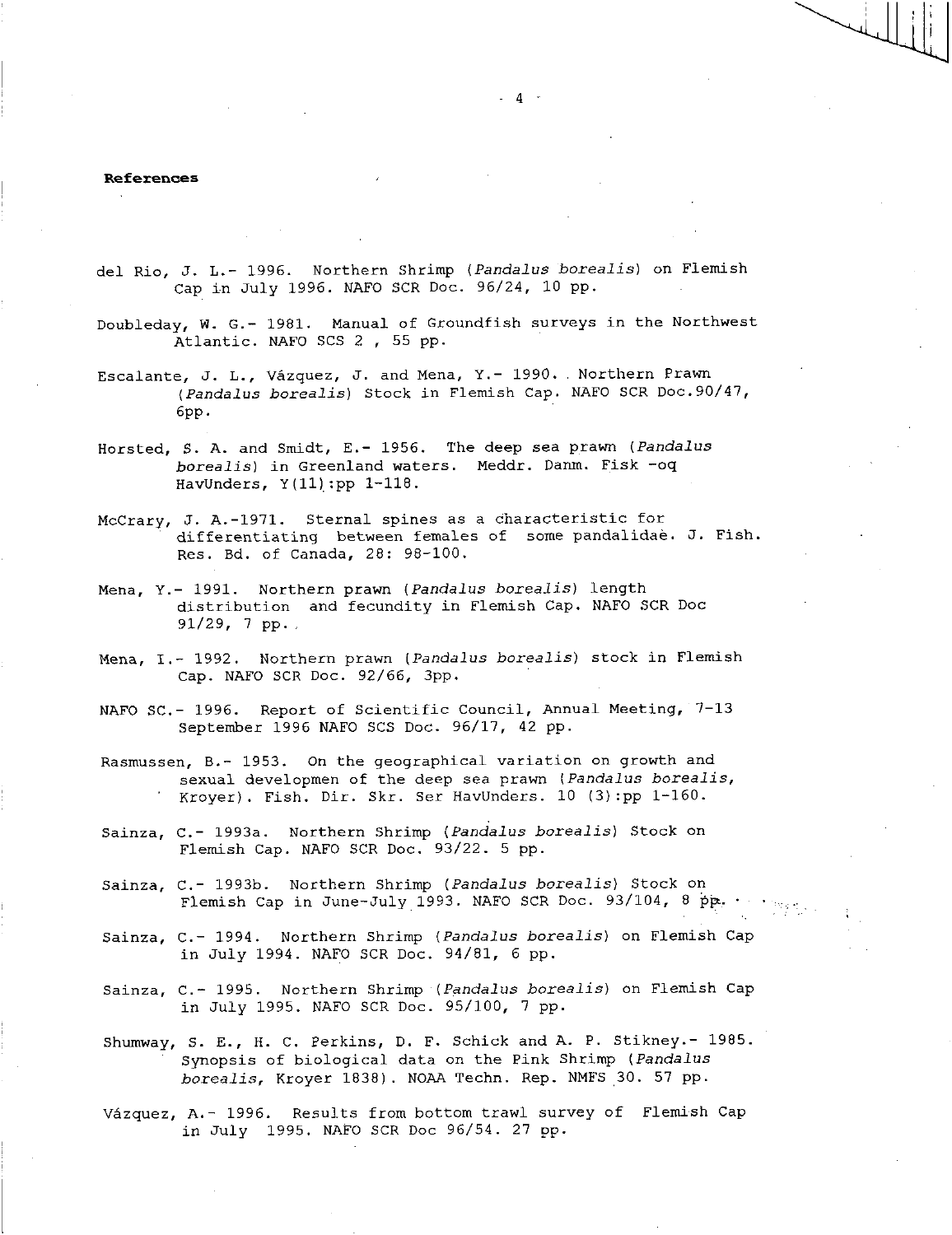| Year  | Biomass (t) | Average catch per mile (Kg) |
|-------|-------------|-----------------------------|
| 1988  | 2164        | $1.54 \pm 0.28$             |
| 1989  | 1923        | $1.37 \pm 0.24$             |
| 1990  | 2139        | $1.53 \pm 0.21$             |
| 1991  | 8211        | $5.83 \pm 0.71$             |
| 1992  | 16531       | $11.75 \pm 1.86$            |
| 1993  | 9256        | $6.57 \pm 1.04$             |
| 1994* | 3337        | $2.37 \pm 0.35$             |
| 1995  | 5413        | $3.85 \pm 0.44$             |
| 1996  | 6502        | $4.62 \pm 0.34$             |

Table 1.- Total biomass estimated by swept area method and average catch per mile

cod-end mesh-size 40 mm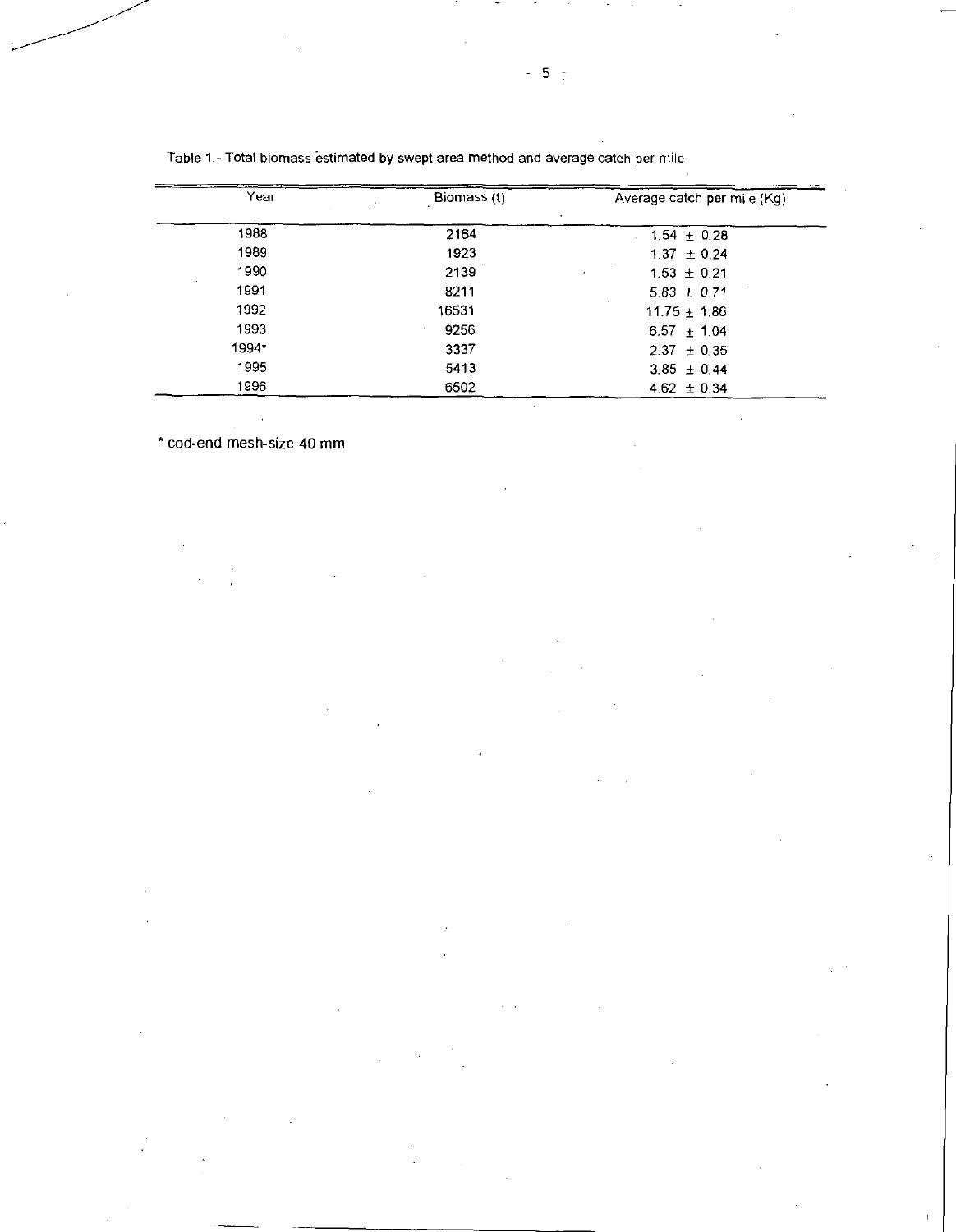|      | Ovigeraus<br>Females        |    |               |  |     |                  |               |               |               |            |            |    |               |     |      |      |    |   |             |                                                                                                                                                                                                                                |  | ទទួដ្ឋទូទ្នងនុក |  |     |  |  |                              |    |                       |      |      |      |            |               |            |
|------|-----------------------------|----|---------------|--|-----|------------------|---------------|---------------|---------------|------------|------------|----|---------------|-----|------|------|----|---|-------------|--------------------------------------------------------------------------------------------------------------------------------------------------------------------------------------------------------------------------------|--|-----------------|--|-----|--|--|------------------------------|----|-----------------------|------|------|------|------------|---------------|------------|
|      | Females<br>Mature           |    |               |  |     |                  |               |               |               |            |            |    |               |     |      |      |    |   |             | <u>ពងទី ២ ទន្ទី ២ មន្ត្រី មន្ត្រី មន្ត្រី មន្ត្រី មន្ត្រី មន្ត្រី មន្ត្រី</u>                                                                                                                                                  |  |                 |  |     |  |  |                              |    | $\tilde{a}$           | ဓ္   |      |      |            |               |            |
|      | mmature<br>Females          |    |               |  |     |                  |               |               |               |            |            |    |               |     |      |      |    |   |             |                                                                                                                                                                                                                                |  |                 |  |     |  |  |                              |    |                       |      |      |      |            |               |            |
|      | Males                       |    |               |  |     |                  |               |               |               | $\infty$ N |            |    |               |     |      |      |    |   |             | <u>ងនិន្ទិដូចខ្ពុំដូចខ្ពុំមាននិងមន្ទីដី មាន ១. ត. ត</u>                                                                                                                                                                        |  |                 |  |     |  |  |                              |    |                       |      |      |      |            |               |            |
| 1990 | Length (mm)                 | ρg | $\frac{5}{2}$ |  | 2.0 | $\overline{2.5}$ | $\frac{8}{2}$ | $\frac{5}{2}$ | $\frac{1}{4}$ | Ş          | S.O<br>5.5 | 60 | $\frac{0}{9}$ | 7.0 | 17.5 | 18.0 |    |   |             | sonongngngng<br>PPPRRTRRRRRX                                                                                                                                                                                                   |  |                 |  |     |  |  | nononononono<br>ARRRANARRARA |    |                       | 30.5 | 31.0 | 31.5 | 325<br>325 | $\frac{0}{2}$ | ន្ល<br>និង |
|      | Ovigerous<br>Females        |    |               |  |     |                  |               | 1             |               |            |            |    |               |     |      |      |    |   |             |                                                                                                                                                                                                                                |  |                 |  |     |  |  |                              |    |                       |      |      |      |            |               |            |
|      | Females<br>Mature<br>Mature |    |               |  |     |                  |               |               |               |            |            |    |               |     |      | いっと  | ÷, | g | <b>\$88</b> | <b>CARDRESE</b>                                                                                                                                                                                                                |  |                 |  | 987 |  |  | 883825                       | 98 |                       | €    |      |      |            |               |            |
|      | Immature<br>Females         |    |               |  |     |                  |               |               |               |            |            |    |               |     |      |      |    |   |             |                                                                                                                                                                                                                                |  |                 |  |     |  |  |                              |    | 打打好方的的时间的打动的地球作用的名词复数 |      |      |      |            |               |            |
|      | Males                       |    |               |  |     |                  |               |               | ю             |            |            |    |               |     |      |      |    |   |             | ្ត្រី កូន និង មន្ត្រី មន្ត្រី មន្ត្រី មន្ត្រី កូន មន្ត្រី កូន មន្ត្រី មន្ត្រី មន្ត្រី មន្ត្រី មន្ត្រី មន្ត្រី<br>ត្រូវ មន្ត្រី មន្ត្រី មន្ត្រី មន្ត្រី មន្ត្រី មន្ត្រី មន្ត្រី មន្ត្រី មន្ត្រី មន្ត្រី មន្ត្រី មន្ត្រី មន្ត្រី |  |                 |  |     |  |  |                              |    |                       |      |      |      |            |               |            |

១១០<br>១១០

Length (mm) 1989

1988

ခြ မှ ၁<br>ခြ ခို ၁

Portgerous<br>Females  $\frac{10}{2}$ 14.4% Mature<br>Females 8 63.2% **Immature**<br>Females  $\frac{32.4\%}{2.4\%}$ **Males** frequency x 10<sup>4</sup> Length (mm) 

o no no no no no no no no no no no<br>5 5 8 8 8 8 7 8 8 9 8 9 8 7 8 9 9 9 9 9 9 5

Table 2.- Length frequencies and percentages by sex

 $2.3%$ 

12.6%

22.0%

|<br>೧೧ ೧೫<br>|

frequency x 10<sup>4</sup>

 $\frac{1}{2}$ 

14.7%

43.4%

frequency x 10<sup>4</sup>

588888

 $6 -$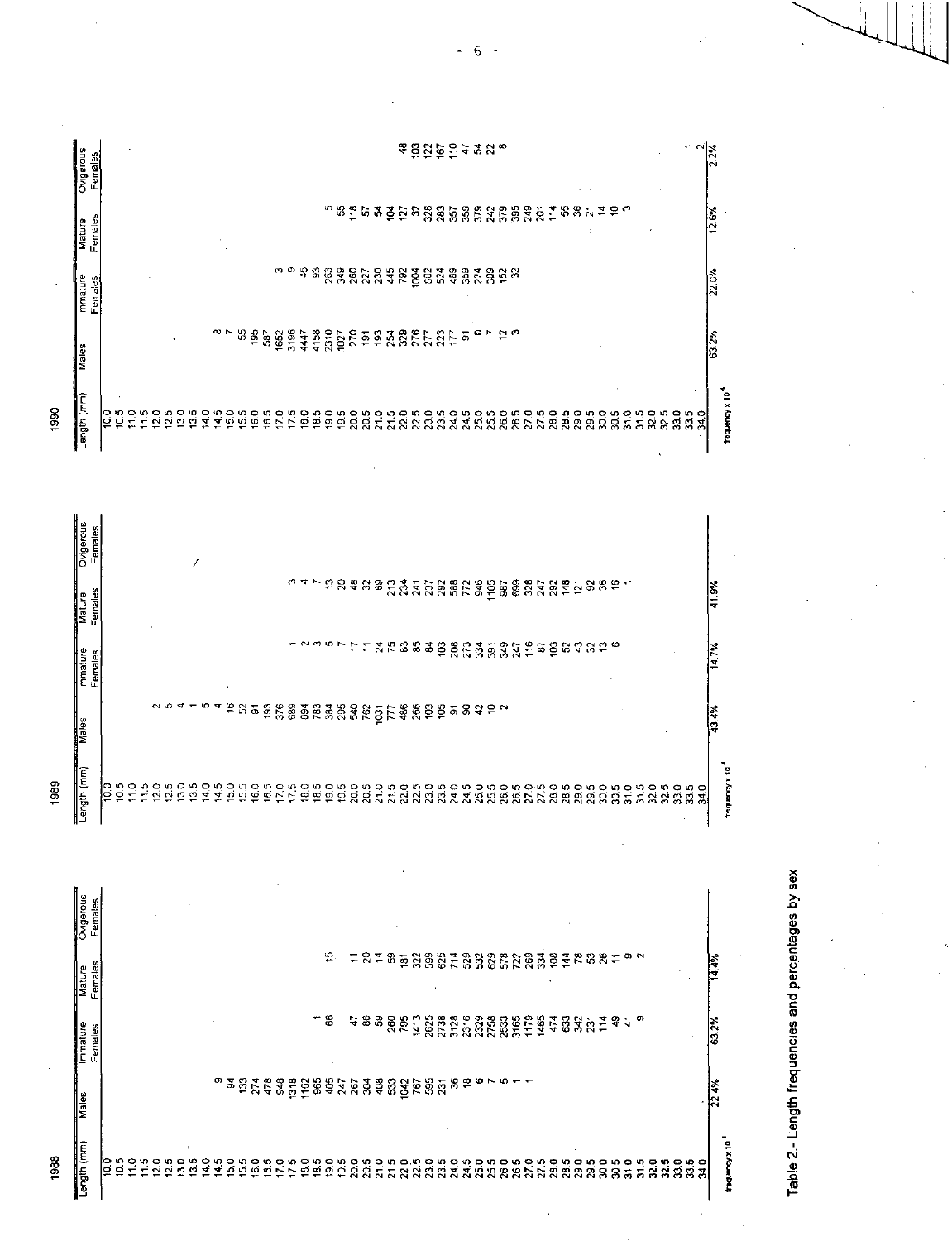|             | Ovigerous<br>Females |              |         |                          |             |             |              |        |        |            |         |             |                     |                       |              |                 |      |               |              |                                                            |                                     |      |               |      |                   |       |                | $\epsilon$           |          |                      |      |      |                      |                          |                      |         |         |                      |      |  |                      |                     |        |
|-------------|----------------------|--------------|---------|--------------------------|-------------|-------------|--------------|--------|--------|------------|---------|-------------|---------------------|-----------------------|--------------|-----------------|------|---------------|--------------|------------------------------------------------------------|-------------------------------------|------|---------------|------|-------------------|-------|----------------|----------------------|----------|----------------------|------|------|----------------------|--------------------------|----------------------|---------|---------|----------------------|------|--|----------------------|---------------------|--------|
|             | Females<br>Mature    |              |         |                          |             |             |              |        |        |            |         |             |                     |                       |              | ÷               | 도움   | $\frac{5}{2}$ | 185          | $\overline{\mathbf{a}}$                                    | $\ddot{\rm g}$                      | 679  | $\frac{5}{2}$ | \$3  | 8559              | 12895 | 13124<br>11044 | 3425                 | 33       | 3952                 | 2958 | 3856 | 1971                 | 388                      | 625<br>$\frac{3}{3}$ | នីនីនី  |         |                      |      |  |                      | $\frac{44.3\%}{25}$ |        |
|             | Immature<br>Females  |              |         |                          |             |             |              |        |        |            |         |             |                     |                       | F,           |                 |      |               |              | n,<br>45                                                   |                                     |      |               |      | 5288888           |       |                | 2.48<br>2.49<br>2.49 |          | 1769                 | E 54 |      | ココ<br>$\overline{ }$ |                          |                      |         |         |                      |      |  |                      | is<br>S             |        |
|             | Males                |              |         |                          |             |             |              |        | 85     | <b>S49</b> | 1603    | 1956        | 1969<br>1783        | 1952                  |              | $\frac{36}{25}$ |      | 1278<br>3165  |              | 6119<br>C <sub>2</sub><br>C <sub>2</sub><br>C <sub>2</sub> |                                     | 6115 | 5669          | 8002 | 6891              | 5335  | 1360<br>3497   |                      | 778<br>옥 | $\frac{6}{5}$        |      |      |                      | $\overline{\phantom{0}}$ |                      |         |         |                      |      |  |                      | 38.3%               |        |
| <b>1992</b> | ength (mm)           | ခြ ၁<br>ခြ ၁ | $\circ$ | $\overline{\phantom{0}}$ | 0<br>$\sim$ | ю<br>$\sim$ | o<br>W,<br>C | 0<br>₹ | ഹ<br>4 | ۰<br>n     | ю<br>n, | <b>16.0</b> | ю<br>$\ddot{\circ}$ | 9<br>w<br>$z \approx$ | $\circ$<br>ē | u0<br>ஜ         | 19.0 | 19.5          | 20.0<br>20.5 | P,                                                         | ယ္<br>$\overline{N}$ $\overline{N}$ |      |               |      | iangnon<br>RRRRAA |       |                | ន្តអូន<br>ងង់ន       |          | 10<br>$\overline{8}$ | 27.5 |      | 28.0                 | 28.5<br>29.0             | 29.5                 | ន្លឹន្ល | P,<br>云 | m,<br>$\overline{5}$ | 32.0 |  | n 0 5 9 0<br>2 2 2 3 |                     | Ç<br>g |

|    | Ovigerous<br>Females |        |                    |                               |                               |                        |              |        |        |        |                           |         |        |        |        |                     |               |                               |               |                 |        |                    |                  |                                              |              |                             |                                           |                                      |               |      |          |                 |              |        |                  |      |      |                |                 |             |                  |                                      |      |      |              |   |               |
|----|----------------------|--------|--------------------|-------------------------------|-------------------------------|------------------------|--------------|--------|--------|--------|---------------------------|---------|--------|--------|--------|---------------------|---------------|-------------------------------|---------------|-----------------|--------|--------------------|------------------|----------------------------------------------|--------------|-----------------------------|-------------------------------------------|--------------------------------------|---------------|------|----------|-----------------|--------------|--------|------------------|------|------|----------------|-----------------|-------------|------------------|--------------------------------------|------|------|--------------|---|---------------|
|    | Females<br>Mature    |        |                    |                               |                               |                        |              |        |        |        |                           |         |        |        |        |                     |               |                               | 유누            |                 |        | 유<br>٠             | G                | 문                                            | 능            | ិ                           | 286<br>586                                | $\overline{5}$                       | $\frac{5}{1}$ | 4012 | 593      | 6407            | 6132         | 4420   | 2850<br>2037     | 1330 | 8    | $\frac{16}{4}$ | $\overline{z}$  | 8           |                  | ৎ শ                                  |      |      |              |   | $\frac{1}{2}$ |
|    | Immature<br>Females  |        |                    |                               |                               |                        |              |        |        |        |                           |         |        |        |        |                     |               | $\overline{\phantom{0}}$<br>÷ | ∞             | रु              | ႜ      | 3                  | $\frac{3}{2}$    | 9                                            | 364          | ន្ល                         | $\frac{27}{676}$                          | 1320                                 | 1343          | 2109 |          | 2188            |              | 1554   | 885 E E          |      |      |                |                 |             |                  |                                      |      |      |              |   | ြိ<br>F       |
|    | Males                | i٣     |                    |                               |                               |                        |              | ងនិង   |        |        | <b>0884388</b><br>0884588 |         |        |        | 1449   | 379                 | 586           |                               | 1314          | 3017<br>2306    |        | 2862               | $\overline{177}$ | 1687                                         | $\mathbf{r}$ | 8                           | Š<br>849<br>÷<br>$\overline{\phantom{a}}$ | 362<br>÷                             | \$46          | 32   |          | $\frac{25}{15}$ | $\approx 25$ | w      |                  |      | ទ    |                |                 |             |                  |                                      |      |      |              |   | $\frac{1}{2}$ |
| 39 | ength (mm)           | o<br>ē | ۱n<br>$\circ$<br>↽ | 0<br>$\overline{\phantom{a}}$ | က<br>$\overline{\phantom{a}}$ | 0<br>ю<br>$\sim$<br>្ម | $\circ$<br>ొ | m<br>₽ | P<br>4 | m<br>ᢦ | $\circ$<br>ທ              | ທຸ<br>≌ | Q<br>Φ | ю<br>ø | R<br>⊵ | ю<br>$\overline{ }$ | $\frac{0}{2}$ | m<br>₽                        | $\frac{0}{2}$ | $\frac{9.5}{2}$ | Q<br>g | ю<br>$\mathcal{R}$ | o,<br>품          | ŗ٩<br>$\overline{\phantom{0}}$<br>$^{\circ}$ | ę<br>ន       | v.<br>$\tilde{\mathcal{E}}$ | P<br>ന<br>ಔ<br>R.                         | $\circ$<br>₹<br>$\tilde{\mathbf{Q}}$ | n,<br>ूप      | 25.0 | v,<br>ಸಿ | 26.0            | 26.5         | ۹<br>2 | 28.0<br>က္<br>E. | 28.5 | 29.0 | 29.5           | $\overline{30}$ | <b>30.5</b> | å<br>$\sim$<br>٠ | iņ.<br>$\overline{\phantom{0}}$<br>ന | 32.0 | 32.5 | ន្លង់<br>. റ | Z |               |



Table 2.- (continuation)

 $7<sup>2</sup>$ L,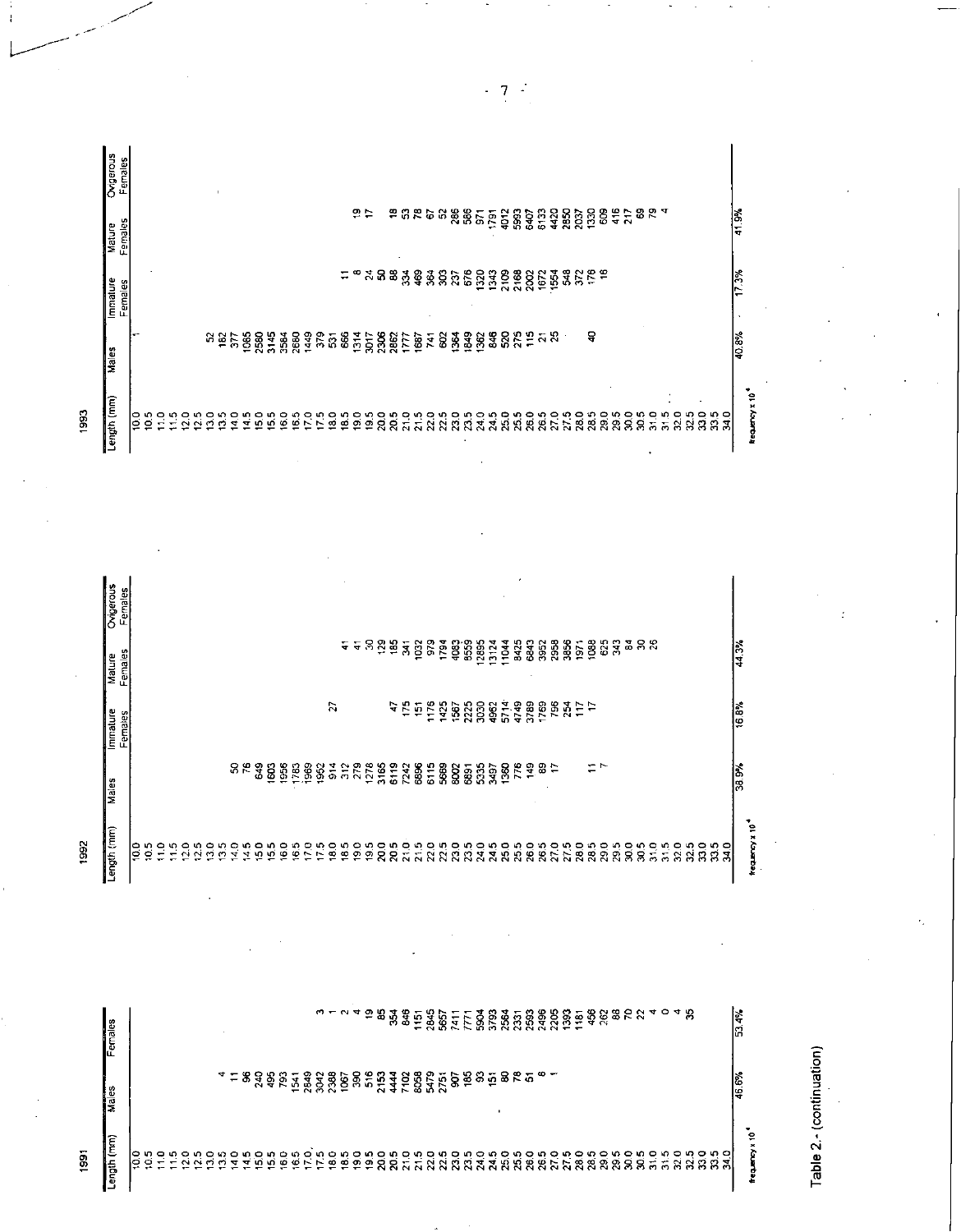| Ovigeraus<br><b>Females</b> |   |                                |    |               |               |         |    |               |               |               |     |               |                        |     |      |      |      |               |      |                                                                                                                                                                                                                               |      |      |             |     | σ                                                                                                                                                      |              |        |      |               |      |      | <b>ខេត្តដ៏ភិ</b> ឌី <i>២</i> ៩ ៩ ៦ ៦ ៩ ៩ |                |      |      |       |               | ా ఇ  |               |      |              |      |               |                 | $\frac{1}{2}$           |
|-----------------------------|---|--------------------------------|----|---------------|---------------|---------|----|---------------|---------------|---------------|-----|---------------|------------------------|-----|------|------|------|---------------|------|-------------------------------------------------------------------------------------------------------------------------------------------------------------------------------------------------------------------------------|------|------|-------------|-----|--------------------------------------------------------------------------------------------------------------------------------------------------------|--------------|--------|------|---------------|------|------|------------------------------------------|----------------|------|------|-------|---------------|------|---------------|------|--------------|------|---------------|-----------------|-------------------------|
| Females<br><b>Mature</b>    |   |                                |    |               |               |         |    |               |               |               |     |               |                        |     |      |      |      |               |      |                                                                                                                                                                                                                               | ន    |      |             |     | ទី និងនិងដូន                                                                                                                                           |              |        |      | 2115          | 2191 |      | <u>ន្តន្តទី ឆ្នូ</u>                     |                |      |      | 88    |               | 85   | $216$<br>$14$ |      | 55           |      | o             |                 | 26.7%                   |
| Immature<br>Females         |   |                                |    |               |               |         |    |               |               |               |     |               |                        |     |      | ្តុ  | ÷    |               |      |                                                                                                                                                                                                                               |      |      |             |     |                                                                                                                                                        |              |        |      |               |      |      |                                          |                |      |      |       |               | t,   |               |      |              |      |               |                 | $\frac{17.69}{17.69}$   |
| Males                       |   |                                |    | 47            | 152           | និទ្ធិន |    |               | $\frac{3}{4}$ |               | 447 | $\frac{5}{3}$ | 448                    |     | 272  | 1176 |      |               |      | ង្គុទ្ធ មួយ ដូច្នេះ មន្ត្រី មិន មិន<br>ដូច្នេះ មិន មិន ដូច្នេះ                                                                                                                                                                |      |      |             |     |                                                                                                                                                        |              |        | 272  | $\frac{3}{2}$ | ិ និ |      |                                          |                |      |      |       |               |      |               |      |              |      |               |                 | $\frac{1}{2}$           |
| Length (mm)                 | Ξ | $\frac{1}{2}$<br>$\frac{5}{2}$ | 47 | $\frac{0}{2}$ | $\frac{5}{2}$ | នី      | 35 | $\frac{0}{4}$ | $\frac{1}{4}$ | $\frac{0}{2}$ | ះ   | 60            | 6.5<br>$\overline{20}$ | 175 | 18.0 | 18.5 | 19.0 | 19.5          | 20.0 | 20.5                                                                                                                                                                                                                          | 21.0 | 21.5 | 22.0        | 225 | 23.0                                                                                                                                                   | 24.0<br>23.5 | 24.5   | 25.0 | 25.5          | 26.0 | 26.5 | 27.0                                     | 27.5<br>28.0   | 28.5 | 29.0 | 29.5  | ទី            | 30.5 | 31.0          | 31.5 | 32.0         | 32.5 | $\frac{1}{3}$ | $\frac{5}{340}$ |                         |
| Ovigerous<br>Females        |   |                                |    |               |               |         |    |               |               |               |     |               |                        |     |      |      |      |               |      |                                                                                                                                                                                                                               |      | ħ    |             |     |                                                                                                                                                        |              | ю<br>8 | å    |               |      | ສ∼   | ္                                        |                | ಕೆ ಕ |      |       |               |      |               |      |              |      |               |                 | ြင်                     |
| Females<br>Mature           |   |                                |    |               |               |         |    |               |               |               |     |               |                        |     |      |      |      | $\sim$ $\sim$ |      |                                                                                                                                                                                                                               | ~ ≌  |      | 원료 <i>기</i> |     | $\begin{array}{c} \mathfrak{g} \mathfrak{g} \mathfrak{g} \mathfrak{g} \mathfrak{k} \\ \mathfrak{g} \mathfrak{g} \mathfrak{g} \mathfrak{g} \end{array}$ |              |        |      |               |      |      | <b>SERRER</b>                            |                |      | 1998 | 1696  | $\frac{8}{3}$ |      | ន្លងន         |      | <u> ဇ္ ဝ</u> |      |               |                 | $\frac{1}{2}$           |
| Immature<br>Females         |   |                                |    |               |               |         |    |               |               |               |     |               |                        |     |      | ю    |      |               |      | $B$ and $C$ and $C$ and $C$ and $C$ and $C$ and $C$ and $C$ and $C$ and $C$ and $C$ and $C$ and $C$ and $C$ and $C$ and $C$ and $C$ and $C$ and $C$ and $C$ and $C$ and $C$ and $C$ and $C$ and $C$ and $C$ and $C$ and $C$ a |      |      |             |     |                                                                                                                                                        |              |        |      |               |      |      |                                          | $^{428}_{209}$ |      |      | ទងនុង |               |      |               |      |              |      |               |                 | $\frac{23.4\%}{23.4\%}$ |

|      | ō<br>έ<br>믦 | ន្ត្រីភូមិ ក<br><u>ូងទទំនិន្ននិធ្វីទំនាក់ដូចទទំនិងមួយ ដូចទទំនា</u><br>$\overline{\phantom{a}}$<br>.සි.සි |        |
|------|-------------|----------------------------------------------------------------------------------------------------------|--------|
| 1995 | 튭           | $\sim$<br>ິ                                                                                              | 2<br>× |

|      | Ovigerous<br>Females |    |                         |                          |   |   |        |   |        |         |                  |        |     |                                           |      |             |                                   |      |      |                |                           |                      |            |                 |                       |                             | ₩                  |               | $\approx$ $\sim$   | ន ន  |      |      |            |      | $23.3 \times 2$ |      |     |      |               |               |     |               |      |             | *<br> 3        |                |  |
|------|----------------------|----|-------------------------|--------------------------|---|---|--------|---|--------|---------|------------------|--------|-----|-------------------------------------------|------|-------------|-----------------------------------|------|------|----------------|---------------------------|----------------------|------------|-----------------|-----------------------|-----------------------------|--------------------|---------------|--------------------|------|------|------|------------|------|-----------------|------|-----|------|---------------|---------------|-----|---------------|------|-------------|----------------|----------------|--|
|      | Females<br>Mature    |    |                         |                          |   |   |        |   |        |         |                  |        |     |                                           |      |             |                                   |      |      |                | ᠳᡢ                        |                      |            | ω               | $\tilde{\mathcal{Z}}$ | 8                           | $\frac{5}{5}$      |               | ថ្ងៃ $\frac{8}{3}$ | ë    | 1413 | 2043 | 2995       | 2699 | 2336<br>1564    | 72   | g   | 212  | $\frac{2}{3}$ | జ             | œ   | $\frac{1}{2}$ |      |             | 54.1%          |                |  |
|      | Immature<br>Females  |    |                         |                          |   |   |        |   |        |         |                  |        |     |                                           |      |             |                                   | c    |      |                | 28                        | ុន ន                 |            | $\frac{5}{5}$ g |                       | 200<br>ě                    | F                  | g             | 88                 | 57   | 58   | ೫    | $\ddot{a}$ | 426  | ្លួន <b>ಸ</b>   |      | ۰   |      | ř             |               |     |               |      |             | $\frac{1}{18}$ |                |  |
|      | Males                |    |                         |                          |   |   |        |   |        |         | $^{\circ}$ 2 3 3 |        | 147 | $\frac{3}{2}$<br>$\overline{\phantom{a}}$ | ន្ត  | 212         | ৼ<br>៑                            | ఔ    | 214  | $\overline{5}$ | 914                       | 1271                 | <b>382</b> |                 | $\ddot{q}$            | $\frac{6}{5}$<br>$\ddot{4}$ | Ë                  | g             |                    | ని న | 2    | œ    | $8 -$      |      |                 |      |     |      |               |               |     |               |      |             | 26.5%          |                |  |
| 1994 | Length (mm)          | ļβ | ខ្ញុំ<br>$\frac{5}{11}$ | $\overline{\phantom{a}}$ | ⊻ | ∾ | ó<br>≌ | ø | Q<br>₹ | w)<br>ч | Q<br>55          | o<br>Ψ |     | 16.5                                      | 17.5 | $rac{0}{2}$ | $\frac{0}{2}$<br>$\frac{18.5}{2}$ | 19.5 | 20.0 | 20.5           | Q<br>$\tilde{\mathbf{z}}$ | n,<br>$\overline{N}$ | 22.0       | ۰ņ<br>2         | 23.0                  | 23.5                        | P,<br>$\mathbf{x}$ | 250<br>ņ<br>χ | 25.5               | 26.0 | 26.5 | 27.0 | 27.5       | 28.0 | 29.0<br>28.5    | 29.5 | ន្ត | 30.5 | នី            | $\frac{3}{5}$ | 320 | 32.5          | 33.0 | 340<br>33.5 |                | frequency x 10 |  |

Table 2.- (continuation)

 $\frac{1}{2}$  = 8 =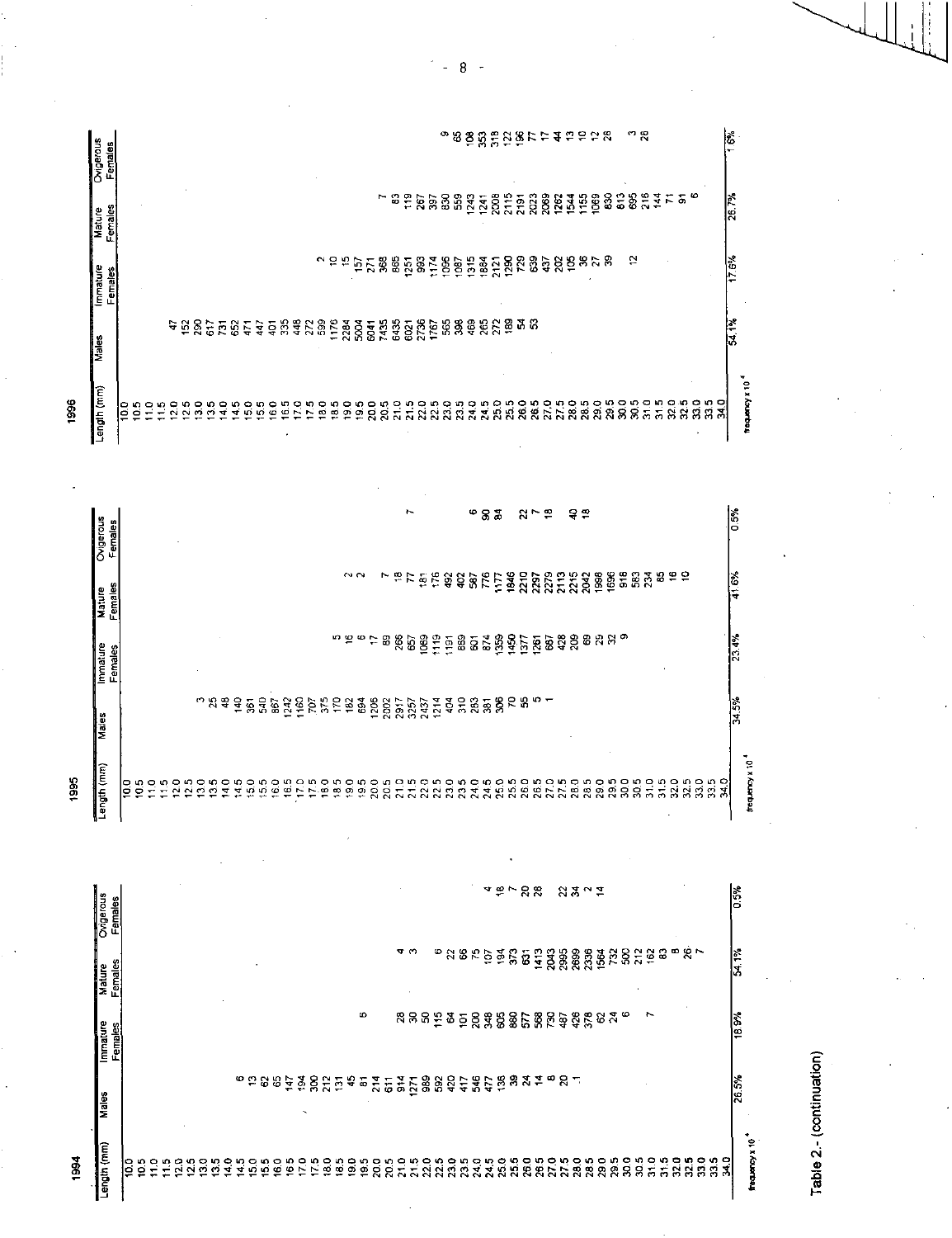| 1988  |    |                 |     |               |     |     |     |                |       |
|-------|----|-----------------|-----|---------------|-----|-----|-----|----------------|-------|
|       |    |                 |     | <b>STRATA</b> |     |     |     |                |       |
| ength | 9  | 10 <sub>1</sub> | 11  | 12            | 14  | 15  | 16  | 19             | Total |
| 10.0  |    |                 |     |               |     |     |     |                |       |
| 10.5  |    |                 |     |               |     |     |     |                |       |
| 11.0  |    |                 |     |               |     |     |     |                |       |
| 11.5  |    |                 |     |               |     |     |     |                |       |
| 12.0  |    |                 |     |               |     |     |     |                |       |
| 12,5  |    |                 |     |               |     |     |     |                |       |
| 13,0  |    |                 |     |               |     |     |     |                |       |
| 13.5  |    |                 |     |               |     |     |     |                |       |
| 14.0  |    |                 |     |               |     |     |     |                |       |
| 14.5  |    |                 |     | 8             |     |     |     |                | 9     |
| 15.0  |    |                 | 10  | 78            |     |     |     |                | 94    |
| 15.5  |    |                 | 77  | 34            | 8   |     | 8   |                | 133   |
| 16.0  |    | 15              | 149 | 40            | 21  |     | 36  |                | 274   |
| 16.5  |    | 62              | 226 | 114           | 13  |     | 38  |                | 478   |
| 17.0  |    | 83              | 391 | 277           | 78  |     | 72  |                | 948   |
| 17.5  |    | 193             | 484 | 331           | 196 |     | 48  |                | 1318  |
| 18.0  |    | 146             | 298 | 420           | 173 |     | 67  |                | 1162  |
| 18.5  |    | 123             | 277 | 263           | 135 | 20  | 100 |                | 956   |
| 19,0  |    | 89              | 32  | 246           | 42  | 4   | 45  | $\overline{2}$ | 486   |
| 19.5  |    | 37              | 40  | 108           | 45  |     | 6   |                | 247   |
| 20.0  | 3  | 12              | 21  | 181           | 30  | 1   | 58  | 1              | 325   |
| 20.5  | 6  | 11              |     | 186           | 50  | 14  | 117 | 6              | 409   |
| 21.0  |    | 19              | 11  | 183           | 90  | 28  | 116 | 12             | 481   |
| 21.5  |    | 49              | 21  | 357           | 130 | 20  | 224 | 8              | 852   |
| 22.0  | 35 | 213             | 21  | 639           | 266 | 289 | 430 | 24             | 2017  |
| 55.C  |    | --              |     |               |     |     |     |                |       |

| 16.0 |     | 15  | 149 | 40   | 21. |      | 36  |     | 274  |
|------|-----|-----|-----|------|-----|------|-----|-----|------|
| 16.5 |     | 62  | 226 | 114  | 13  |      | 38  |     | 478  |
| 17.0 |     | 83  | 391 | 277  | 78  |      | 72  |     | 948  |
| 17.5 |     | 193 | 484 | 331  | 196 |      | 48  |     | 1318 |
| 18.0 |     | 146 | 298 | 420  | 173 |      | 67  |     | 1162 |
| 18.5 |     | 123 | 277 | 263  | 135 | 20   | 100 |     | 956  |
| 19,0 |     | 89  | 32  | 246  | 42  | 4    | 45  | 2   | 486  |
| 19.5 |     | 37  | 40  | 108  | 45  |      | 6   |     | 247  |
| 20.0 | 3   | 12  | 21  | 181  | 30  | 1    | 58  | 1   | 325  |
| 20.5 | 6   | 11  |     | 186  | 50  | 14   | 117 | 6   | 409  |
| 21.0 |     | 19  | 11  | 183  | 90  | 28   | 116 | 12  | 481  |
| 21.5 |     | 49  | 21  | 357  | 130 | 20   | 224 | 8   | 852  |
| 22.0 | 35  | 213 | 21  | 639  | 266 | 289  | 430 | 24  | 2017 |
| 22.5 | 40  | 197 | 108 | 1181 | 210 | 303  | 296 | 42  | 2501 |
| 23.0 | 5   | 247 | 108 | 2077 | 198 | 435  | 488 | 67  | 3815 |
| 23.5 | 51  | 211 | 149 | 1640 | 145 | 805  | 348 | 61  | 3591 |
| 24.0 | 10  | 183 | 21  | 2124 | 156 | 604  | 529 | 51  | 3873 |
| 24.5 | 13  | 77  | 21  | 1473 | 259 | 463  | 360 | 50  | 2860 |
| 25.0 | 19  | 81  | 12  | 1074 | 297 | 770  | 333 | 83  | 2864 |
| 25.5 | 40  | 88  | 12  | 800  | 470 | 1254 | 431 | 127 | 3391 |
| 26.0 | 81  | 64  | 8   | 922  | 590 | 875  | 303 | 114 | 3113 |
| 26.5 | 123 | 97  |     | 1229 | 482 | 774  | 865 | 119 | 3884 |
| 27.0 | 100 | 42  |     | 378  | 273 | 342  | 171 | 70  | 1448 |
| 27.5 | 78  | 53  |     | 839  | 304 | 178  | 192 | 62  | 1797 |
| 28.0 | 89  |     |     | 67   | 93  | 117  | 162 | 27  | 582  |
| 28.5 | 67  |     |     | 259  | 126 | 81   | 179 | 26  | 777  |
| 29.0 | 74  |     |     | 151  | 17  | 55   | 84  | 17  | 419  |
| 29.5 | 20  |     |     | 91   | 25  | 64   | 51  | 17  | 283  |
| 30.0 | 11  |     |     | 40   | 23  | 22   | 22  | 14  | 139  |
| 30.5 | 32  |     |     |      |     | 16   |     | 9   | 61   |
| 31.0 | 38  |     |     |      |     | 4    |     | 5   | 50   |
| 31.5 | 5   |     |     |      |     |      |     | 5   | 11   |
| 32.0 |     |     |     |      |     |      |     | ŕ.  |      |
| 32.5 |     |     |     |      |     |      |     |     |      |
| 33.0 |     |     |     |      |     |      |     |     |      |
| 33.5 |     |     |     |      |     |      |     |     |      |

 $\mathbf{I}$  $\ddot{\phantom{a}}$ 

frequency x 10  $^{4}$ 

34.0

į,

# Table 3.- Lenght frequencies by strata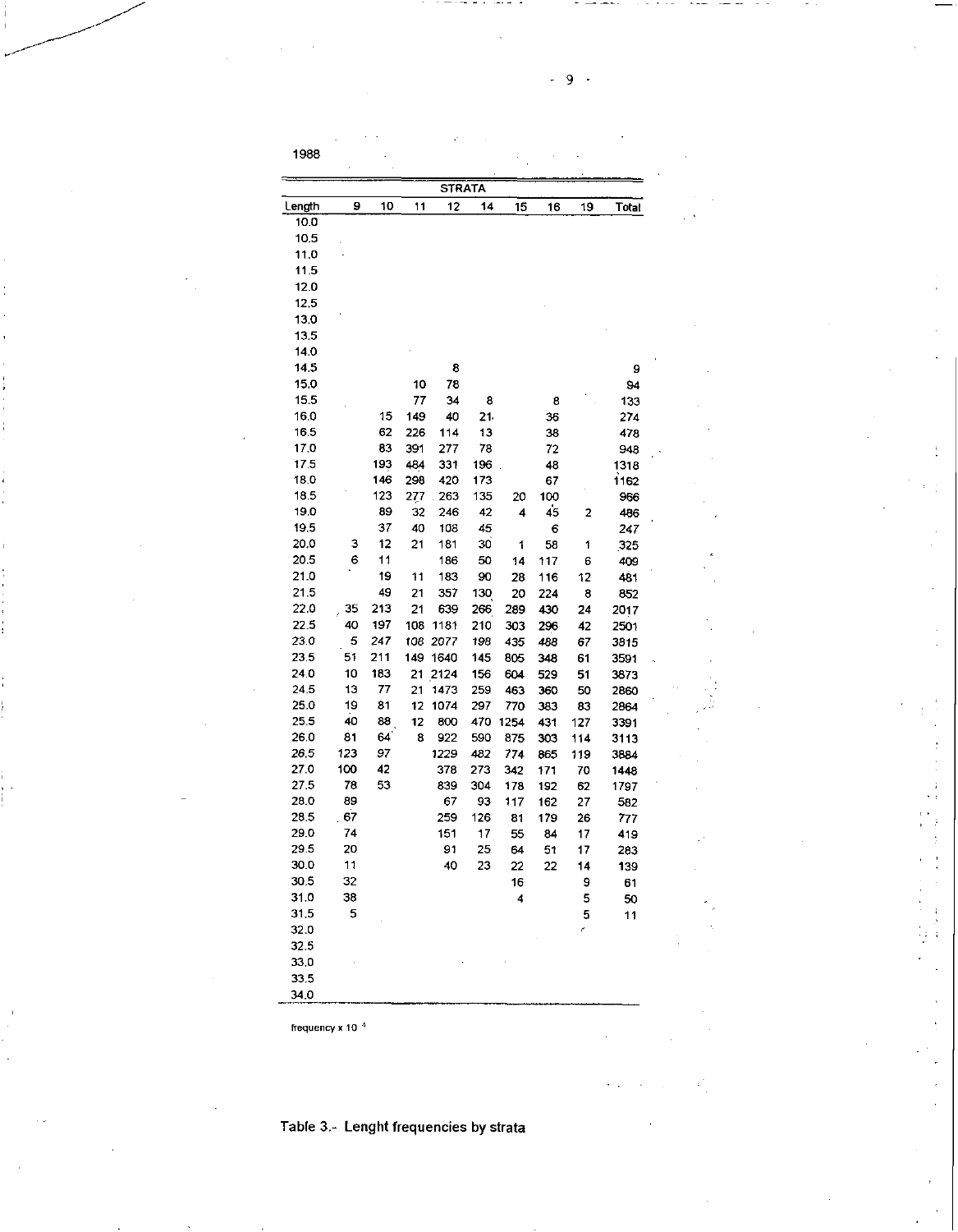|        |    |    |                         |          | <b>STRATA</b> |          |         |            |                         |            |
|--------|----|----|-------------------------|----------|---------------|----------|---------|------------|-------------------------|------------|
| Length | 7  | 9  | 10                      | 12       | 13            | 14       | 15      | 16         | 19                      | Total      |
| 10.0   |    |    |                         |          |               |          |         |            |                         |            |
| 10.5   |    |    |                         |          |               |          |         |            |                         |            |
| 11.0   |    |    |                         |          |               |          |         |            |                         |            |
| 11.5   |    |    |                         |          |               |          |         |            |                         |            |
| 12.0   | 2  |    |                         |          |               |          |         |            |                         | 2          |
| 12.5   | з  |    | 1                       |          |               |          |         |            |                         | 5          |
| 13.0   | 3  |    | 1                       |          |               |          |         |            |                         | 4          |
| 13.5   | 1  |    |                         |          |               |          |         |            |                         | 1          |
| 14.0   | з  |    | 2                       |          |               |          |         |            |                         | 5          |
| 14.5   | 4  | 1  |                         |          |               |          |         |            |                         | 4          |
| 15.0   | 6  | 7  | 1                       |          |               |          | з       |            |                         | 16         |
| 15.5   | 4  | 6  | 6                       | з        | 2             | 6        | 22      | 1          |                         | 52         |
| 16.0   | 7  | 7  | 21                      | 5        | 4             | 13       | 30      | з          |                         | 91         |
| 16.5   | 8  | 18 | 55                      | 5        | з             | 34       | 63      |            |                         | 196        |
| 17.0   | 10 | 36 | 79                      | 9        | з             | 64       | 172     |            |                         | 383        |
| 17.5   | 28 | 45 | 118                     | 9        |               | 108      | 368     |            | 2                       | 699        |
| 18.0   | 15 | 68 | 86                      | 37       | 5             | 158      | 501     | 15         | 1                       | 914        |
| 18.5   | 24 | 55 | 72                      | 20       | 18            | 178      | 403     | 6          |                         | 801        |
| 19.0   | 13 | 28 | 30                      | 26       | 6             | 116      | 164     | 6          | 5                       | 405        |
| 19.5   | 6  | 10 | 8                       | 94       | з             | 37       | 92      | 18         | 46                      | 322        |
| 20.0   | 6  | 9  | 5                       | 171      | 12            | 14       | 197     | 29         | 145                     | 607        |
| 20.5   | 14 | 11 | 10                      | 255      | 10            | 61       | 175     | 55         | 194                     | 809        |
| 21.0   | 14 | 19 | 22                      | 242      | 17            | 141      | 244     | 93         | 303                     | 1130       |
| 21.5   | 21 | 31 | 44                      | 239      | 18            | 228      | 159     | 60         | 240                     | 1070       |
| 22.0   | 28 | 38 | 36                      | 224      | 27            | 175      | 136     | 33         | 84                      | 804        |
| 22.5   | 23 | 42 | 31                      | 131      | 11            | 139      | 72      | 69         | 58                      | 593        |
| 23.0   | 11 | 53 | 22                      | 74       | 7             | 77       | 45      | 45         | 85                      | 431        |
| 23.5   | 7  | 43 | 20                      | 79       | 23            | 79       | 107     | 69         | 67                      | 508        |
| 240    | 8  | 30 | 10                      | 282      | 53            | 37       | 183     | 90         | 181                     | 900        |
| 24.5   | 8  | 30 | 5                       | 357      | 49            | 96       | 199     | 158        | 208                     | 1146       |
| 25.0   | 2  | 22 | 6                       | 454      | 35            | 157      | 177     | 225        | 222                     | 1341       |
| 25.5   |    | 10 | 7                       | 635      | 49            | 131      | 138     | 250        | 252                     | 1519       |
| 26.0   | 2  | 10 | 8                       | 425      | 66            | 108      | 174     | 250        | 265                     | 1349       |
| 26.5   | 1  | 5  | 5                       | 256      | 32            | 95       | 141     |            |                         |            |
| 270    |    | 3  | 1                       | 90       | 30            | 65       | 30      | 130<br>106 | 261<br>105              | 955<br>445 |
| 27.5   |    | 2  | $\overline{\mathbf{c}}$ | 35       | 9             | 93       | 27      | 125        | $32 -$                  | 335        |
| 28.0   |    |    |                         | 8        | 24            | 99       | 29      |            |                         |            |
| 28.5   |    |    |                         |          |               |          |         | 67         | 157<br>41               | 396        |
| 29.0   |    |    |                         | 12<br>44 | 11<br>7       | 47<br>34 | 33<br>9 | 50<br>46   | 21                      | 201        |
| 29.5   |    |    |                         | 20       | 7             |          | O       | 35         | 33                      | 164        |
| 30.0   |    |    |                         |          |               | 26       |         |            |                         | 125        |
| 30.5   |    |    |                         | 21       | 3             | 5        | 8       | 9          | $\overline{\mathbf{c}}$ | 49         |
| 31.0   |    |    |                         | 13       |               | 2<br>1   | 5       | 2          |                         | 22         |
| 31.5   |    |    |                         |          |               |          |         |            |                         | 1          |
|        |    |    |                         |          |               |          |         |            |                         |            |
| 32.0   |    |    |                         |          |               |          |         |            |                         |            |
| 32.5   |    |    |                         |          |               |          |         |            |                         |            |
| 33.0   |    |    |                         |          |               |          |         |            |                         |            |
| 33.5   |    |    |                         |          |               |          |         |            |                         |            |
| 34.0   |    |    |                         |          |               |          |         |            |                         |            |

frequency x 10<sup>4</sup>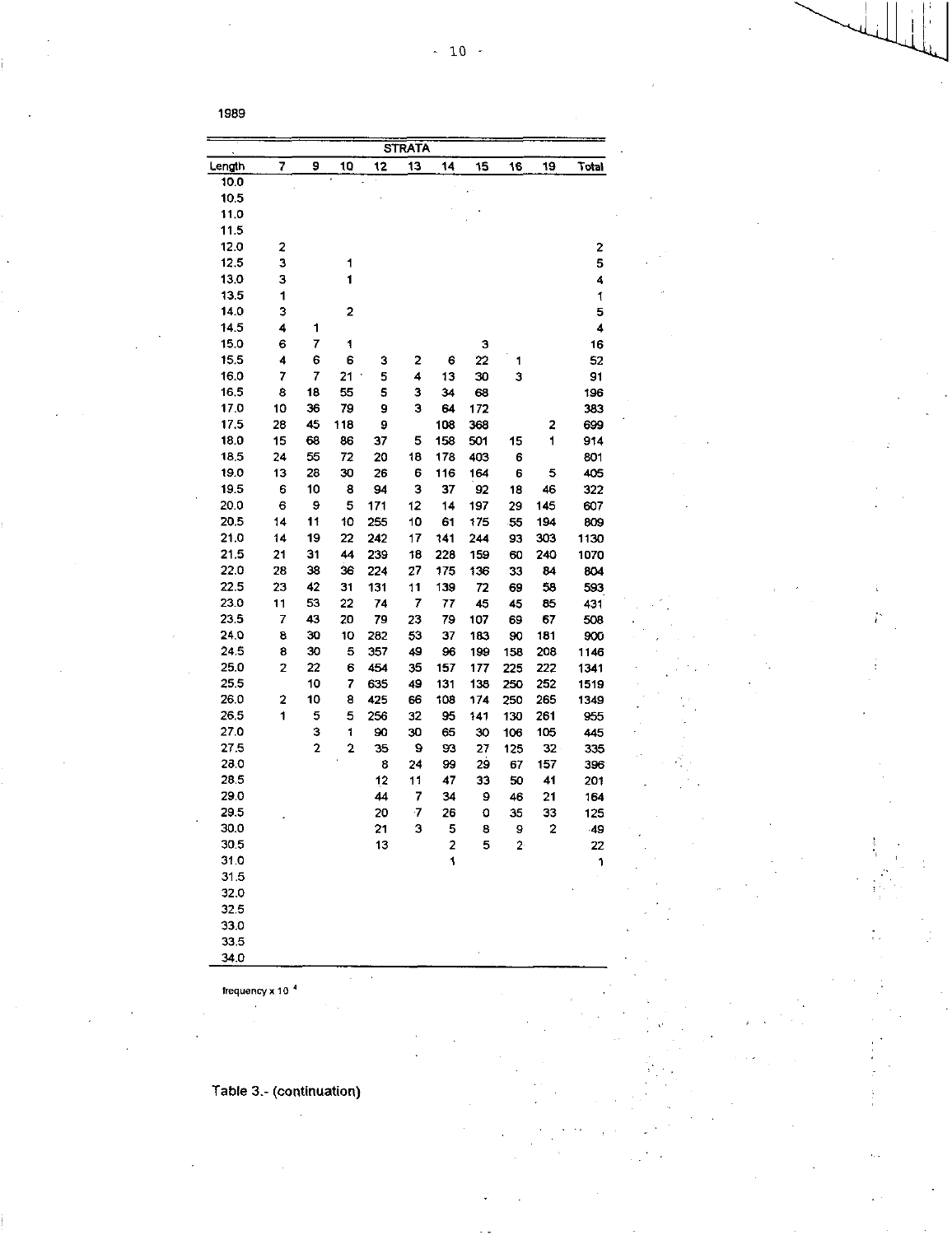- 11 -

1990

|              |     |     |    |            | <b>STRATA</b>           |     |    |      |     |                |       |
|--------------|-----|-----|----|------------|-------------------------|-----|----|------|-----|----------------|-------|
| Length       | 7   | 8   | 9  | 10         | 11                      | 12  | 13 | 14   | 15  | 16             | Total |
| 10.0         |     |     |    |            |                         |     |    |      |     |                |       |
| 10.5         |     |     |    |            |                         |     |    |      |     |                |       |
| 11.0         |     |     |    |            |                         |     |    |      |     |                |       |
| 115          |     |     |    |            |                         |     |    |      |     |                |       |
| 12.0         |     |     |    |            |                         |     |    |      |     |                |       |
| 12.5         |     |     |    |            |                         |     |    |      |     |                |       |
| 13.0         |     |     |    |            |                         |     |    |      |     |                |       |
| 13.5         |     |     |    |            |                         |     |    |      |     |                |       |
| 14.0         |     |     |    |            |                         |     |    |      |     |                |       |
| 14.5         |     |     |    |            | 8                       |     |    |      |     |                | 8     |
| 15.0         |     |     |    | 2          | $\overline{\mathbf{c}}$ | 4   |    |      |     |                | 8     |
| 15.5         | 7   | 2   |    | $\cdot$ 18 | 9                       | 16  |    | 4    |     |                | 55    |
| 16.0         | 36  | 8   | 4  | 70         | 9                       | 34  | 1  | 26   | 9   |                | 195   |
| 16.5         | 99  | 27  | 20 | 144        | 42                      | 121 | -7 | 75   | 39  | 12             | 587   |
| 17.0         | 280 | 89  | 20 | 296        | 91                      | 302 | 15 | 308  | 200 | 51             | 1655  |
| 17.5         | 570 | 130 | 31 | 392        | 136                     | 543 | 39 | 686  | 495 | 180            | 3205  |
| 180          | 713 | 191 | 50 | 537        | 217                     | 803 | 81 | 903  | 748 | 243            | 4492  |
| 18.5         | 519 | 155 | 37 | 507        | 165                     | 709 | 90 | 1079 | 701 | 285            | 4251  |
| 19.0         | 279 | 53  | 21 | 322        | 174                     | 494 | 46 | 630  | 325 | 231            | 2578  |
| 19.5         | 181 | 41  | 8  | 152        | 155                     | 301 | 23 | 291  | 187 | 88             | 1431  |
| 20.0         | 103 | 26  | 5  | 55         | 153                     | 95  | 6  | 103  | 70  | 33             | 649   |
| 20.5         | 104 | 9   | 3  | 42         | 87                      | 48  | 7  | 73   | 83  | 21             | 477   |
| 21.0         | 55  | 11  | 5  | 47         | 70                      | 41  | 11 | 107  | 145 | 39             | 531   |
| 21.5         | 94  | 23  | 12 | 90         | 45                      | 41  | 13 | 151  | 287 | 57             | 816   |
| 22.0         | 187 | 27  | 7  | 108        | 48                      | 64  | 22 | 205  | 539 | 88             | 1299  |
| 22.5         | 177 | 14  | 16 | 126        | 40                      | 150 | 34 | 188  | 523 | 145            | 1416  |
| 23.0         | 111 | 26. | 18 | 143        | 20                      | 192 | 32 | 214  | 627 | 163            | 1548  |
| 23.5         | 78  | 21  | 26 | 78         | 10                      | 233 | 33 | 191  | 632 | 210            | 1514  |
| 24.0         | 37  | 13  | 15 | 32         | 19                      | 165 | 30 | 176  | 460 | 186            | 1133  |
| 245          | 39  | 2   | 6  | 22         | 13                      | 128 | 20 | 150  | 351 | 125            | 857   |
| 25.0         | 14  | 6   | 7  | 7          | 4                       | 116 | 20 | 132  | 232 | 118            | 657   |
| 25.5         |     | з   | 9  | 10         | 9                       | 111 | 22 | 103  | 163 | 148            | 579   |
| 26.0         | 14  |     | 5  | з          | 3                       | 74  | 16 | 104  | 207 | 124            | 551   |
| 26.5         | .15 |     | 7  |            |                         | 31  | 5  | 87   | 185 | 101            | 431   |
| 27.0         | 2   |     | 1  |            |                         | 18  | з  | 24   | 90  | 110            | 249   |
| $-27.5$      |     |     |    |            |                         | 1   | 2  | 28   | 83  | 87             | 201   |
| 28.0         |     |     |    |            |                         | 3   |    | 14   | 20  | 77             | 114   |
| 28.5         |     |     |    |            |                         |     |    | 4    | 15  | 36             | 55    |
| 29.0         |     |     |    |            |                         |     |    | 14   |     | 23             | 36    |
| 29.5         |     |     |    |            |                         |     |    | 5    | 6   | 10             | 21    |
| 30.0         |     |     |    |            |                         |     |    | 3    | 6   | 5              | 14    |
| 30.5         |     |     |    |            |                         |     |    | 5    |     | 6              | 10    |
| 31.0         |     |     |    |            |                         |     |    | 1    |     | $\overline{c}$ | 3     |
| 31.5         |     |     |    |            |                         |     |    |      |     |                |       |
| 32.0         |     |     |    |            |                         |     |    |      |     |                |       |
|              |     |     |    |            |                         |     |    |      |     |                |       |
| 32.5         |     |     |    |            |                         |     |    |      |     |                |       |
| 33.0<br>33.5 |     |     |    |            |                         |     | 1  |      |     |                | 1     |
|              |     |     |    |            |                         |     | 2  |      |     |                | 2     |
| 34.0         |     |     |    |            |                         |     |    |      |     |                |       |

frequency x *10* <sup>4</sup>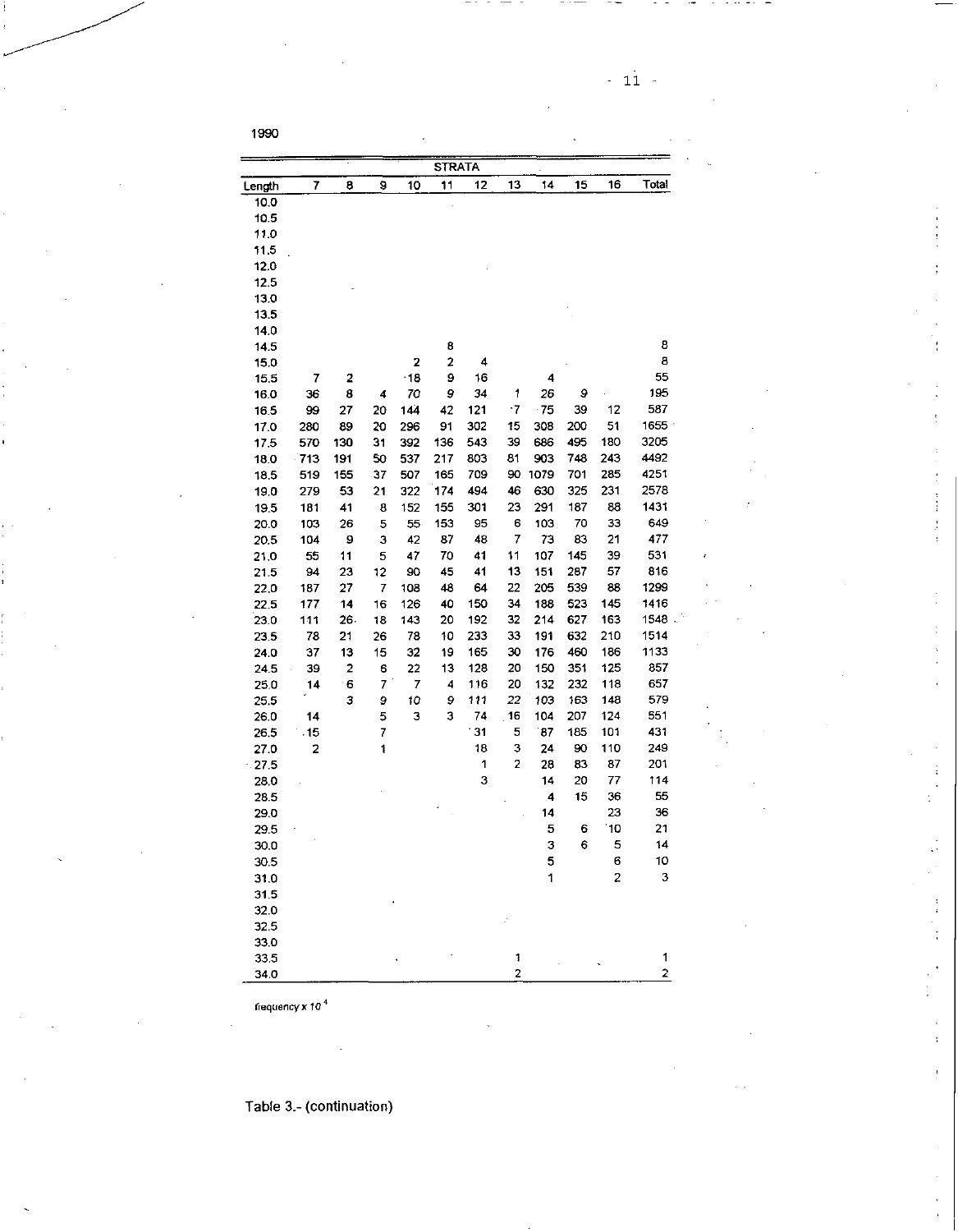ż

|              |    |    |         |     |                    |     | STRATA   |    |     |                |            |            |       |
|--------------|----|----|---------|-----|--------------------|-----|----------|----|-----|----------------|------------|------------|-------|
| <u>ength</u> | 3  | 6  | 7       | 8   | 10                 | 11  | 12       | 13 | 14  | 15             | 16         | 19         | Total |
| 10.0         |    |    |         |     |                    |     |          |    |     |                |            |            |       |
| 10.5         |    |    |         |     |                    |     |          |    |     |                |            |            |       |
| 11.0         |    |    |         |     |                    |     |          |    |     |                |            |            |       |
| 115          |    |    |         |     |                    |     |          |    |     |                |            |            |       |
| 120          |    |    |         |     |                    |     |          |    |     |                |            |            |       |
| 12.5         |    |    |         |     |                    |     |          |    |     |                |            |            |       |
| 13.0         |    |    |         |     |                    |     |          |    |     |                |            |            |       |
| 13.5         |    |    |         |     | 4                  |     |          |    |     |                |            |            | 4     |
| 14.0         |    | 2  | 2       |     | 5                  | 3   |          |    |     |                |            |            | 11    |
| 145          | з  | 4  | 75      | 2   | 1                  | 11  |          |    |     |                |            |            | 96    |
| 15.0         | 2  | 8  | 85      | 28  | 4                  | 77  | 35       |    |     |                |            |            | 240   |
| 15.5         | 2  | 8  | 204     | 51  | 10                 | 68  | 124      |    |     | 22             |            |            | 495   |
| 16.0         | 7  | 11 | 433     | 86  | 37                 | 131 | 35       |    |     | 45             |            |            | 793   |
| 16.5         | 6  | 17 | 880     | 120 | 37                 | 158 | 193      |    |     | 113            |            |            | 1541  |
| 17.0         | 2  | 21 | 1486    | 165 | 35                 | 305 | 522      | 14 | 87  | 180            |            |            | 2850  |
| 17.5         | 5  | 21 | 1248    | 132 | 288                | 418 | 559      | 40 | 115 | 185            |            |            | 3045  |
| 180          | 2  | 11 | 768     | 124 | 389                | 172 | 396      | 38 | 94  | 369            |            |            | 2389  |
| 18.5         |    | 7  | 225     | 39  | 155                | 44  | 225      | 36 | 57  | 271            |            |            | 1069  |
| 19.0         | 1  |    | 46      | 14  | 33                 | 58  | 80       | 32 | 39  | 87             |            |            | 393   |
| 19.5         | 1  |    | 1       | 37  | 177                | 150 | 77       |    | 47  | 41             |            |            | 534   |
| 20.0         | 0  | 2  | 64      | 18  | 916                | 335 | 554      |    | 43  | 234            | $\sqrt{7}$ | 39         | 2238  |
| 20.5         | 2  | 6  | 358     |     | 67 1161 1120       |     | 983      | 5  | 191 | 737            | 30         | 84         | 4799  |
| 21.0         | 3  | 14 | 680     |     | 196 1842 1287 1737 |     |          | 18 |     | 567 1440       | 42         | 31         | 7947  |
| 21.5         | 6  | 23 | 591     |     | 194 2517 1120 1852 |     |          | 46 |     | 934 1403       | 81         | 335        | 9209  |
| 22.0         | 7  | 30 | 453     |     | 174 2494           |     | 906 1624 | 68 |     | 837 1326       | 59         | 253        | 8324  |
| 22.5         | 11 | 37 | 638     |     | 162 2357           |     | 971 1799 | 51 |     | 784 1123       | 147        | 234        | 8408  |
| 23.0         | 11 |    | 29 1210 |     | 196 1825 1057 1157 |     |          | 70 |     | 758 1642       | 14         | 254        | 8318  |
| 23.5         | 9  | 20 | 744     |     | 178 1999           |     | 711 1508 | 75 |     | 734 1437       | 78         | 372        | 7956  |
| 24.0         | 5  | 10 | 606     |     | 106 1226           |     | 333 1273 | 37 |     | 779 1225       | 41         | 288        | 5997  |
| 24.5         | 2  | 4  | 266     | 77  | 516                | 376 | 826      | 67 | 733 | 813            | 44         | 177        | 3944  |
| 25.0         | 1  |    | 70      | 23  | 197                | 214 | 434      | 25 | 395 | 757            | 57         | 443        | 2644  |
| 25.5         |    |    | 66      | 11  | 117                | 41  | 462      | 25 | 480 | 818            | 53         | 310        | 2408  |
| 26.0         |    |    | 50      | J.  | 38                 | 10  | 669      | 36 | 212 | 836            | 65         | 652        | 2645  |
| 26.5         |    |    | 9       |     | 5                  | 7   | 903      | 18 | 151 | 631            | 162        | 590        | 2504  |
| 27.0         |    | 1  |         |     | 1                  | 1   | 720      | 2  | 190 | 311            | 140        | 816        | 2207  |
|              |    |    |         |     |                    | ٥   | 447      | 32 | 79  | 312            | 109        |            | 1393  |
| 27.5         |    |    |         |     |                    | 1   | 348      |    | 16  | 293            | 56         | 397<br>454 | 1181  |
| 28.0         |    |    |         |     |                    | 3   |          |    | 37  | 54             | 39         |            |       |
| 28.5         |    |    |         |     |                    |     | 163      |    |     |                |            | 155        | 456   |
| 29.0         |    |    |         |     |                    |     | 42       | 4  | 6   | 17             | 75         | 114        | 262   |
| 29.5         |    |    |         |     |                    |     | 11       | 7  | 10  | 5              | 28         | 28         | 88    |
| 30.0         |    |    |         |     |                    |     | 23       |    |     | $\overline{c}$ | 21         | 23         | 70    |
| 30.5         |    |    |         |     |                    |     | 8        |    |     |                | 6          | 8          | 22    |
| 31.0         |    |    |         |     |                    |     |          |    |     |                | 4          |            | 4     |
| 31.5         |    |    |         |     |                    |     |          |    |     |                |            |            |       |
| 32.0         |    |    |         |     |                    |     | 3        |    |     |                | 1          |            | 4     |
| 32.5         |    |    |         |     |                    |     | 35       |    |     |                |            |            | 35    |
| 33.0         |    |    |         |     |                    |     |          |    |     |                |            |            |       |
| 33.5         |    |    |         |     |                    |     |          |    |     |                |            |            |       |

frequency x  $10^4$ 

34.0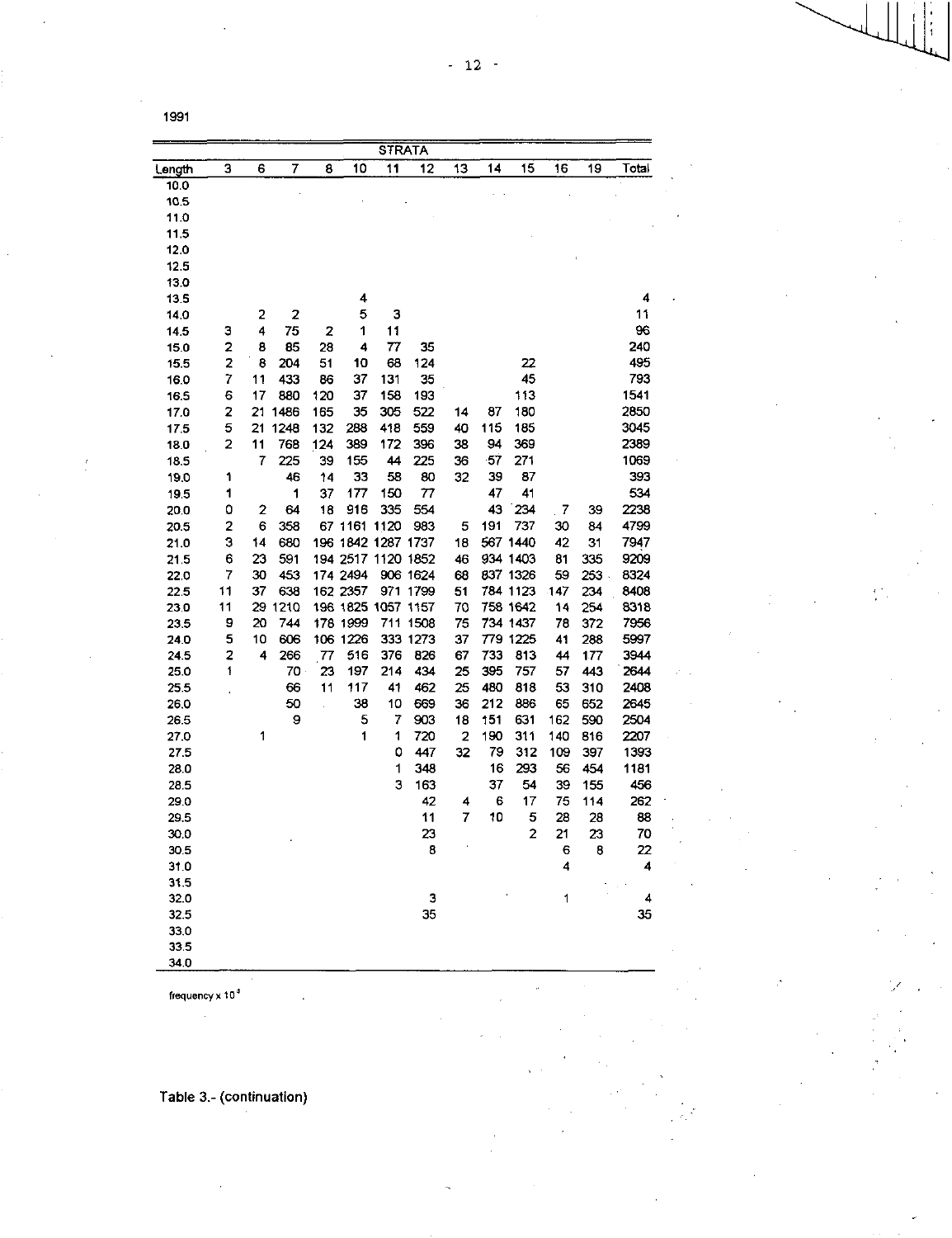|              |          |        |              |            |              | <b>STRATA</b> |                         |          |              |                             |            |          |                |
|--------------|----------|--------|--------------|------------|--------------|---------------|-------------------------|----------|--------------|-----------------------------|------------|----------|----------------|
| Length       | 5        | 6      | 7            | 8          | 10           | 11            | 12                      | 13       | 14           | 15                          | 16         | 19'      | Total          |
| 10.0         |          |        |              |            |              |               |                         |          |              |                             |            |          |                |
| 10.5         |          |        |              |            |              |               |                         |          |              |                             |            |          |                |
| 11.0         |          |        |              |            |              |               |                         |          |              |                             |            |          |                |
| 11.5         |          |        |              |            |              |               |                         |          |              |                             |            |          |                |
| 12.0         |          |        |              |            |              |               |                         |          |              |                             |            |          |                |
| 12.5         |          |        |              |            |              |               |                         |          |              |                             |            |          |                |
| 13.0         |          |        |              |            |              |               |                         |          |              |                             |            |          |                |
| 13.5         |          |        |              |            |              |               |                         |          |              |                             |            |          |                |
| 14.0         |          |        |              |            | 20           | 30            |                         |          |              |                             |            |          | 50             |
| 14.5         |          |        | 61           |            | 6            |               |                         |          |              |                             |            |          | 79             |
| 15.0         |          |        | 465          | 74         | 62           | 7             |                         |          | 57           |                             |            |          | 676            |
| 15.5         | з        |        | 932          | 266        | 51           | 96            |                         |          | $-246$       |                             |            |          | 1603           |
| 16.0         | 7        |        | 1532         |            | 85           | 258           |                         |          | 37           |                             |            |          | 1969           |
| 16.5         |          |        | 1175         |            | 218          | 407           |                         |          |              |                             |            |          | 1799           |
| 17.0         |          |        | 1031         |            | 209          | 514           | 34                      |          | 175          |                             |            |          | 1969           |
| 17.5         |          |        | 985          |            | 134          | 352           | 16                      |          | 392          | 86                          |            |          | 1968           |
| 18.0         |          |        | 397          |            | 161          | 245           | 0                       |          | 110          | 24                          |            |          | 945            |
| 18.5         |          |        | 24           |            | 247          | 81            | $\mathbf{1}$            |          | 3            | Q                           |            |          | 356            |
| 190          |          |        | 81           |            | 114          | 6             | 80                      |          |              | 29                          |            |          | 320            |
| 19.5         |          |        | 404          |            | 73           | 77            | 498                     |          | 31           | 227                         |            | 2        | 1316           |
| 20.0         |          |        | 850          |            | 203          | 407           | 1489                    |          | 102          | 257                         |            | 8        | 3323           |
| 20.5         |          |        | 1853         | 159        | 326          | 1021          | 2072                    |          | 156          | 761                         |            |          | 6363           |
| 21.0         | 6<br>4   |        | 1695         | 576        | 568          | 1694          | 1864                    |          | 397          | 895                         | 47         |          | 7776           |
| 21.5         |          | 7<br>3 | 913          | 1000       | 757          | 2487          | 1618<br>2000 -          |          | 177<br>443   | 1038                        | 61         |          | 8091.          |
| 22.0         |          |        | 610          | .1422      | 1009         | 1915          |                         |          |              | 729                         | 101        |          | 8269           |
| 22.5         | 9        |        | 758          | 576        | 944          | 2448          | 1889                    |          | 1081         | 1090                        | 21         | 46       | 8897           |
| 23.0         | 11<br>11 | 10     | 1689<br>3095 | 379<br>635 | 1852         | 3050<br>3246  | 2218.<br>2973           |          | 2602<br>3111 | 1591<br>2743                | 153<br>106 | 66<br>87 | 13655          |
| 23.5<br>24.0 | $-11$    |        | 3901         | 2113       | 1677<br>3178 | 2798          | 2185                    | 13<br>22 | 3341         | 3272                        | 272        | 140      | 17747<br>21324 |
| 24.5         | 7        |        | 3085         | 1398       | 3819         | 3164          | 2310                    | 22       | 3282         | 3988                        | 381        | 145      | 21693          |
| 25.0         |          | ř.     | 2633         | 1652       | 3194         | 2943          | 2632                    | 27       | 1763         | 2814                        | 212        | 180      | 18118          |
| 25.5         |          |        | 1059         | 1256       | 3172         | 2211          | 2298                    | 33       | 690          | 2743                        | 302        | 191      | 14004          |
| 26.0         |          |        | 602          | 1117       | 2013         | 1548          | 2131                    | 26       | 780          | 1965                        | 293        | 290      | 10817          |
| 26.5         |          |        | .196         | 388        | 808          | 849           | 1410                    | 31       | 279          | 1381                        | 253        | 218      | 5844           |
| 27.0         |          |        | 110          |            | 167          | 483           | 1370                    | 33       | 279          | 690                         | 218        | 461      | 3805           |
| 27.5         |          |        | 246          |            | 54           | 96            | 2337                    | 13       | 190          | 507                         | 357        | 302      | 4111           |
| 28.0         |          |        |              |            |              | 66            | 1024                    | 19       | 63           | 501                         | 110        | 308      | 2091           |
| 28.5         |          |        |              |            |              |               | 624                     |          | 42           | 199                         | 64         | 189      | 1124           |
| 29.0         |          |        |              |            |              |               | 344                     |          | 25           | 73                          | 95         | 77       | 632            |
| 29.5         |          |        |              |            |              |               | 188                     | 5        | 6            | 78                          | 24         | 30       | 343            |
| 30.0         |          |        |              |            |              |               | 56                      | 5        | 13           |                             |            |          | 84             |
| 30.5         |          |        |              |            |              |               | 19                      |          | 7            | $\mathcal{L}_{\mathcal{L}}$ |            |          | 30             |
| 31.0         |          |        |              |            |              |               | 26                      |          |              |                             |            |          | 26             |
| 31.5         |          |        |              |            |              |               | $\overline{\mathbf{4}}$ |          |              |                             |            |          | 4              |
| 32.0         |          |        |              |            |              |               |                         |          |              |                             |            |          |                |
| 32.5         |          |        |              |            |              |               |                         |          |              |                             |            |          |                |
| 33.0         |          |        |              |            |              |               |                         |          |              |                             |            |          |                |
| 33.5         |          |        |              |            |              |               |                         |          |              |                             |            |          |                |
| 34.0         |          |        |              |            |              |               |                         |          |              |                             |            |          |                |

- 1  $\frac{3^2}{3^2}$  .

frequency x 10 <sup>4</sup>

Table 3.- (continuation)

 $\cdot$ 

- 13 -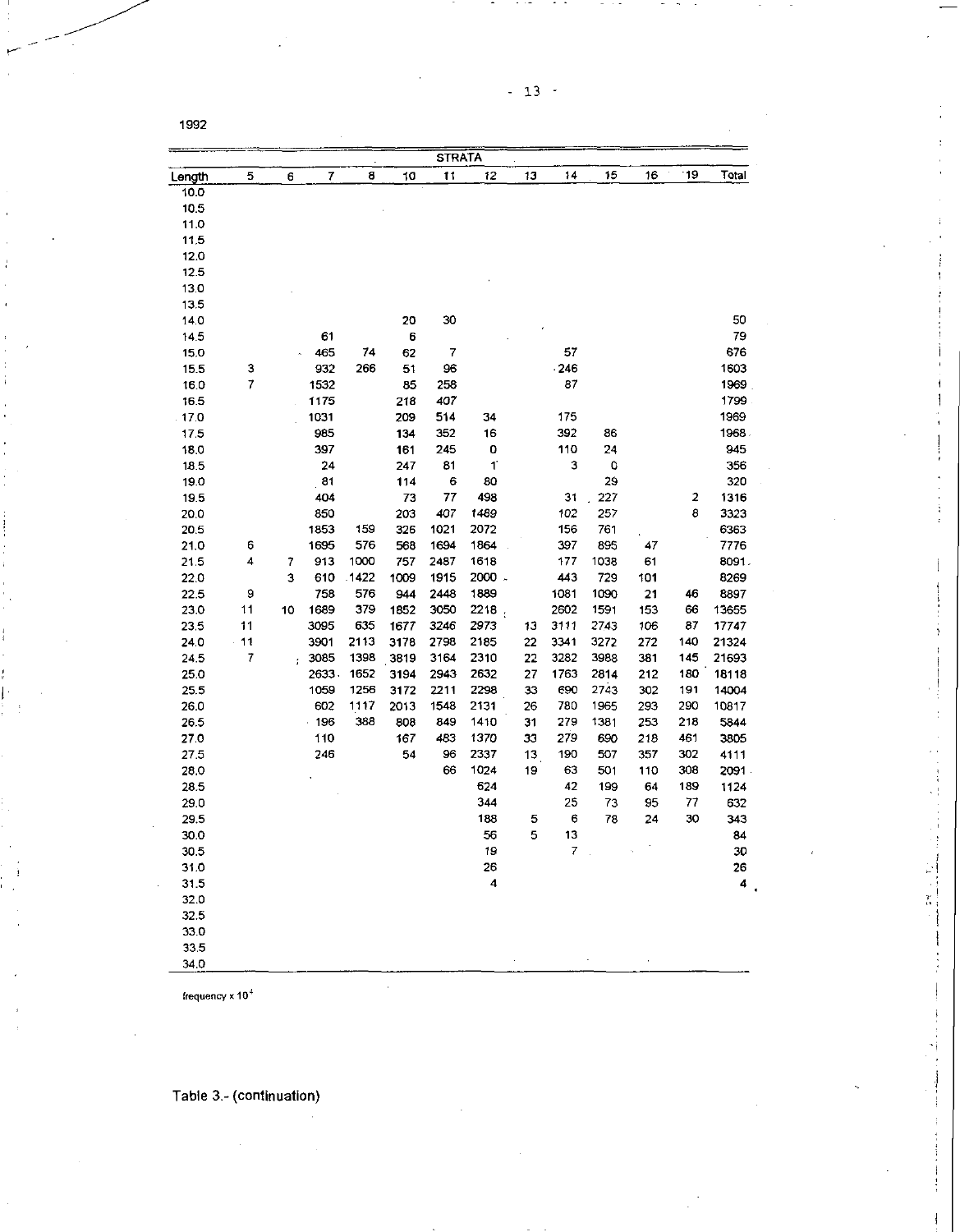|        |   |      |     |                         |      | <b>STRATA</b> |          |     |          |     |    |       |       |
|--------|---|------|-----|-------------------------|------|---------------|----------|-----|----------|-----|----|-------|-------|
| Length | 6 | 7    | 8   | 9                       | 10   | 11            | 12       | 13  | 15       | 16  | 17 | 19    | Total |
| 10.0   |   | 1    |     |                         |      |               |          |     |          |     |    |       | 1     |
| 10.5   |   |      |     |                         |      |               |          |     |          |     |    |       |       |
| 11.0   |   |      |     |                         |      |               |          |     |          |     |    |       |       |
| 11.5   |   |      |     |                         |      |               |          |     |          |     |    |       |       |
| 12.0   |   |      |     |                         |      |               |          |     |          |     |    |       |       |
| 12.5   |   |      |     |                         |      |               |          |     |          |     |    |       |       |
| 13.0   |   | 50   |     |                         | ţ    | 2             |          |     |          |     |    |       | 52    |
| 13.5   |   | 86   | 16  |                         | 80   |               |          |     |          |     |    |       | 182   |
| 14.0   | 1 | 119  | 24  |                         | 148  | 84            |          |     |          |     |    |       | 377   |
| 14.5   | 1 | 559  | 89  | з                       | 376  | 56            |          |     |          |     |    |       | 1085  |
| 15.0   | з | 1190 | 278 | 2                       | 736  | 319           | 51       |     |          |     |    |       | 2580  |
| 15.5   | з | 1535 | 351 | 1                       | 662  | 447           | 146      |     |          |     |    |       | 3145  |
| 16.0   | 1 | 1791 | 492 |                         | 809  | 325           | 164      |     |          |     |    |       | 3584  |
| 16.5   | 1 | 912  | 323 | 2                       | 794  | 534           | 113      |     |          |     |    |       | 2680  |
| 17.0   | 1 | 486  | 222 | 1                       | 405  | 256           | 78       |     |          |     |    |       | 1449  |
| 17.5   |   | 93   | 117 |                         | 114  | 46            |          | 9   |          |     |    |       | 379   |
| 18.0   |   | 134  | 77  |                         | 236  | 74            |          | 9   |          |     |    |       | 531   |
| 18.5   |   | 409  |     |                         | 139  | 77            | 51       |     |          |     |    |       | 677   |
| 19.0   |   | 628  | 8   |                         | 412  | 171           | 113      | 9   |          |     |    |       | 1341  |
| 19.5   | 1 | 1864 | 77  |                         | 872  | 119           |          | 37  | 89       |     |    |       | 3058  |
| 20.0   |   | 538  | 101 | 13                      | 885  | 367           | 298      | 46  | 93       | 14  |    |       | 2356  |
| 20.5   | 3 | 1526 | 162 | 61                      | 571  | 342           | 127      | -18 | 152      | 4   |    |       | 2968  |
| 21.0   | 2 | 728  | 162 | 15                      | 433  | 541           | 228      | 55  |          |     |    |       | 2164  |
| 21.5   | 1 | 688  | 231 | $\overline{\mathbf{c}}$ | 434  | 494           | 222      | 27  | 133      |     |    | 2     | 2234  |
| 22.0   |   | 421  |     | 26                      | 201  | 325           | 153      | 37  |          | 9   |    |       | 1172  |
| 22.5   |   | 169  | 77  | 5                       | 125  | 136           | 206      | 9   | 203      | 9   |    | 19    | 957   |
| 23.0   | 2 | 210  | 264 | 51                      | 133  | 147           | 664      |     | 349      | 47  |    | 2     | 1887  |
| 23.5   | 5 | 627  | 146 | 14                      | 360  | 404           | 790      | 27  | 634      | 79  |    | 24    | 3111  |
| 24.0   | 5 | 664  | 344 | 18                      | 557  | 820           | 614      | 24  | 531      | 54  | 5  | 19    | 3653  |
| 24.5   |   | 665  | 497 | 127                     | 549  | 425           | 607      |     | 1052     | 25  |    | 32    | 3980  |
| 25.0   | 2 | 1183 | 453 | 209                     | 894  | 1042          | 1062     | 51  | 1616     | 31  | 5  | 91    | 6641  |
| 25.5   | з | 1442 | 505 | 148                     | 1245 | 1073          | 1807     | 76  | 1906     | 48  | 5  | 177   | 8436  |
| 26.0   | 1 | 1387 | 805 | 186                     | 907  | 829           | 1874     | 94  | 2266     | 62  | 19 | $-92$ | 8524  |
| 26.5   | 1 | 619  | 291 | 111                     | 586  |               | 533 2090 |     | 170 3095 | 70  | 28 | 232   | 7826  |
| 27.0   | 1 | 269  | 223 | 24                      | 222  |               | 366 2346 |     | 126 2086 | 92  | 38 | 205   | 5999  |
| 27.5   |   | 109  | 8   | 62                      | 106  | 229           | 1146     | 79  | 1365     | 126 | 46 | 122   | 3398  |
| 28.0   |   | 84   | 138 |                         | 18   | 68            | 922      | 61  | 947      | 58  | 28 | 86    | 2409  |
| 28.5   |   | 84   |     |                         |      |               | 365      | 42  | 796      | 163 | 14 | 81    | 1546  |
| 29.0   |   |      |     |                         |      |               | 200      | 6   | 271      | 76  | 33 | 42    | 625   |
| 29.5   |   |      |     |                         |      |               | 112      | 22  | 176      | 32  | 23 | 51    | 416   |
| 30.0   |   |      |     |                         |      |               | 52       | 17  | 74       | 31  | 5  | 38    | 217   |
| 30.5   |   |      |     |                         |      |               | 14       | 6   | 17       | 16  | 5  | 11    | 69    |
| 31.0   |   |      |     |                         |      |               |          | 6   | 50       | 11  | 5  | 8     | 79    |
| 31.5   |   |      |     |                         |      |               |          |     |          |     |    | 4     | 4     |
| 32.0   |   |      |     |                         |      |               |          |     |          |     |    |       |       |
| 32.5   |   |      |     |                         |      |               |          |     |          |     |    |       |       |
| 33.0   |   |      |     |                         |      |               |          |     |          |     |    |       |       |
| 33.5   |   |      |     |                         |      |               |          |     |          |     |    |       |       |
| 34.0   |   |      |     |                         |      |               |          |     |          |     |    |       |       |

l.

frequency x 10 $^{-4}$ 

 $\mathcal{L}$ 

 $\sim$ 

 $\ddot{\phantom{1}}$ 

 $\bar{\star}$ 

 $\cdot$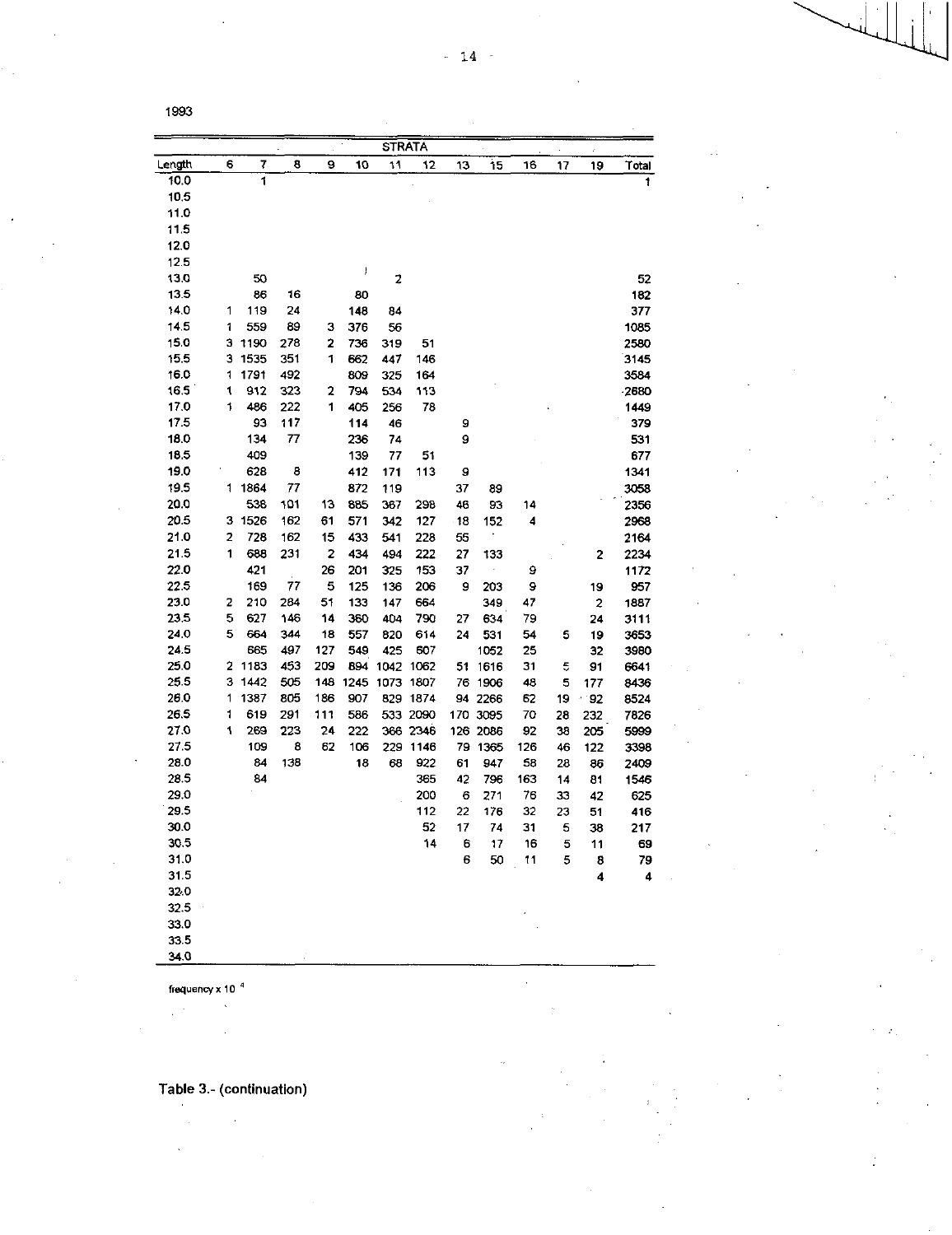| 12<br>15<br>7<br>11<br>8<br>10<br>14<br>16<br>Length<br>10.0<br>10.5<br>11.0<br>11.5<br>12.0<br>12.5<br>13.0<br>13.5 | 19 | Total |
|----------------------------------------------------------------------------------------------------------------------|----|-------|
|                                                                                                                      |    |       |
|                                                                                                                      |    |       |
|                                                                                                                      |    |       |
|                                                                                                                      |    |       |
|                                                                                                                      |    |       |
|                                                                                                                      |    |       |
|                                                                                                                      |    |       |
|                                                                                                                      |    |       |
|                                                                                                                      |    |       |
| 14.0                                                                                                                 |    |       |
| 14.5<br>3<br>4                                                                                                       |    | 6     |
| 15.0<br>13                                                                                                           |    | 13    |
| 15.5<br>32<br>30                                                                                                     |    | 62    |
| 16.0<br>28<br>36<br>1                                                                                                |    | 65    |
| 7<br>16.5<br>13<br>61<br>66                                                                                          |    | 147   |
| 19<br>59<br>17.0<br>116                                                                                              |    | 194   |
| 113<br>82<br>2<br>90<br>13<br>17.5                                                                                   |    | 300   |
| 39<br>99<br>63<br>18.0                                                                                               | 11 | 212   |
| 51<br>48<br>33<br>18.5                                                                                               |    | 131   |
| 19.0<br>24<br>6<br>15                                                                                                |    | 45    |
| 19.5<br>65<br>13<br>7                                                                                                | 2  | 87    |
| 83<br>72<br>20.0<br>18<br>13<br>19<br>з                                                                              | 6  | 214   |
| 201<br>13<br>1<br>186<br>63<br>38<br>91<br>20.5                                                                      | 17 | 611   |
| 346<br>1<br>178<br>155<br>35<br>190<br>5<br>21.0<br>1                                                                | 37 | 946   |
| 21.5<br>2<br>133<br>105<br>373<br>418<br>9<br>216                                                                    | 47 | 1304  |
| 1<br>97<br>99<br>289<br>379<br>7<br>22.0<br>2<br>116                                                                 | 50 | 1039  |
| 16<br>2<br>246<br>22.5<br>131<br>78<br>70<br>155<br>7                                                                | 7  | 713   |
| 1<br>67<br>175<br>120<br>23.0<br>34<br>63<br>6                                                                       | 39 | 506   |
| 233<br>23.5<br>1<br>63<br>67<br>68<br>8<br>96                                                                        | 48 | 584   |
| 2<br>193<br>11<br>24.0<br>58<br>122<br>100<br>106<br>177                                                             | 51 | 821   |
| 52<br>4<br>166<br>212<br>154<br>7<br>24.5<br>173<br>122                                                              | 44 | 936   |
| 32<br>247<br>11<br>25.0<br>1<br>274<br>182<br>112<br>66                                                              | 29 | 953   |
| 137<br>85<br>318<br>10<br>25.5<br>4<br>327<br>283<br>111                                                             | 25 | 1299  |
| 286<br>56<br>397<br>17<br>26.0<br>101<br>1<br>177<br>203                                                             | 15 | 1252  |
| 483<br>5<br>452<br>421<br>307<br>205<br>14<br>26,5<br>108                                                            | 29 | 2023  |
| 4<br>675<br>27.0<br>110<br>606<br>307<br>596<br>370<br>35                                                            | 77 | 2781  |
| 785<br>150<br>894<br>380<br>657<br>541<br>48<br>27.5                                                                 | 69 | 3524  |
| 80<br>562<br>210<br>581<br>662<br>966<br>42<br>28.0                                                                  | 57 | 3160  |
| 40<br>375<br>87<br>627<br>650<br>830<br>42<br>28.5                                                                   | 64 | 2716  |
| 343<br>407<br>535<br>35<br>29.0<br>213<br>62                                                                         | 45 | 1640  |
| 213<br>220<br>25<br>29.5<br>53<br>4<br>192                                                                           | 49 | 756   |
| 5<br>4<br>108<br>134<br>12<br>30.0<br>201                                                                            | 42 | 506   |
| 24<br>99<br>7<br>56<br>30.5                                                                                          | 20 | 212   |
| 5<br>3<br>53<br>31.0<br>14<br>78<br>2                                                                                | 20 | 169   |
| 54<br>1<br>26<br>З<br>31.5                                                                                           |    | 83    |
| 4<br>1<br>32.0                                                                                                       | з  | $-8$  |
| 12<br>32.5<br>14                                                                                                     |    | 26    |
| 1                                                                                                                    | 6  | 7     |
| 33.0<br>33.5                                                                                                         |    |       |
| 34.0                                                                                                                 |    |       |

frequency  $\times$  10  $^{4}$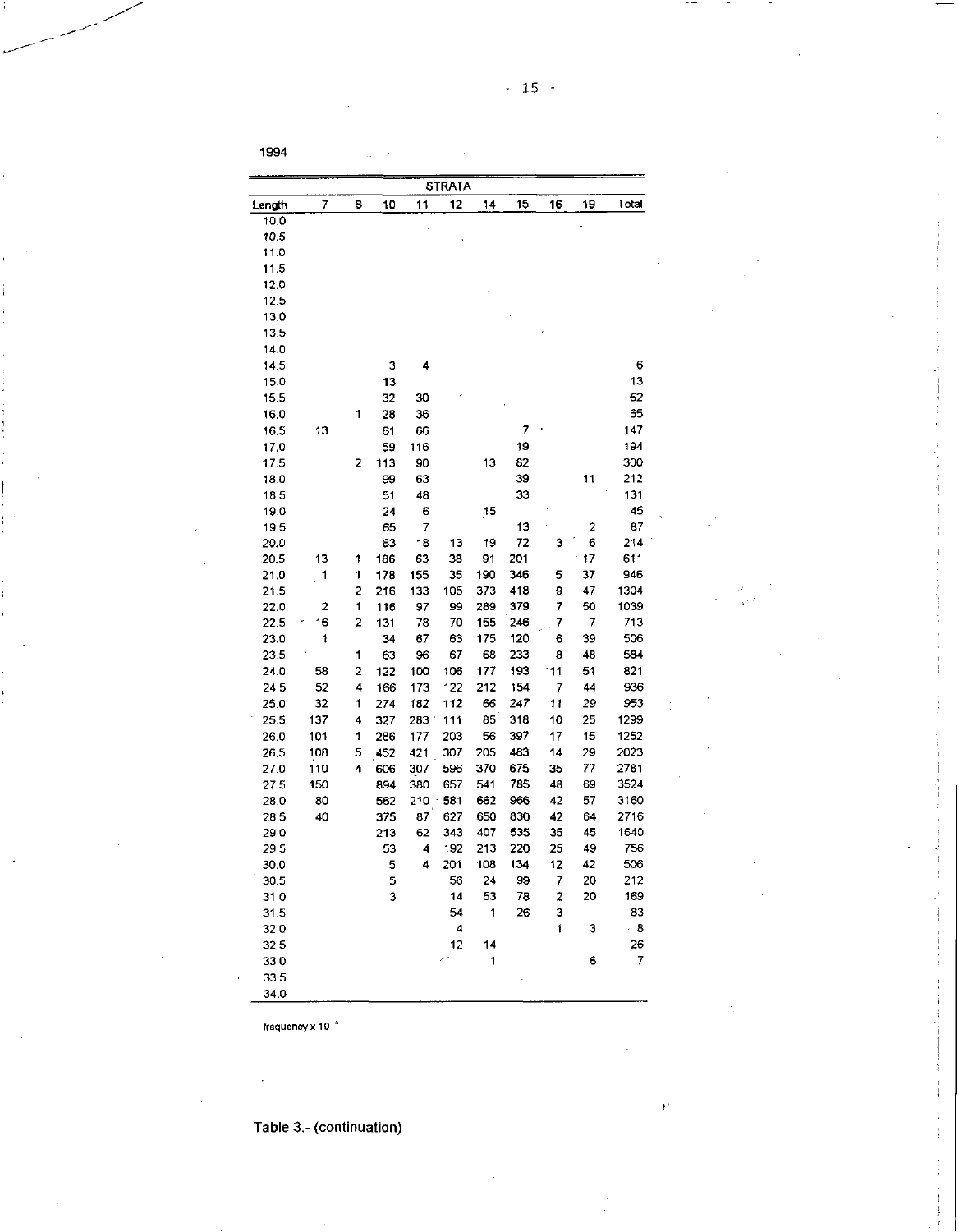|       |                 |    |             |     |     |     | <b>STRATA</b> |     |    |      |     |    |     |       |
|-------|-----------------|----|-------------|-----|-----|-----|---------------|-----|----|------|-----|----|-----|-------|
| ength | 2               | 6  | 7           | 8   | 9   | 10  | 11            | 12  | 13 | 14   | 15  | 16 | 19  | Total |
| 10.0  |                 |    |             |     |     |     |               |     |    |      |     |    |     |       |
| 10.5  |                 |    |             |     |     |     |               |     |    |      |     |    |     |       |
| 11.0  |                 |    |             |     |     |     |               |     |    |      |     |    |     |       |
| 11.5  |                 |    |             |     |     |     |               |     |    |      |     |    |     |       |
| 12.0  |                 |    |             |     |     |     |               |     |    |      |     |    |     |       |
| 12.5  |                 |    |             |     |     |     |               |     |    |      |     |    |     |       |
| 13.0  |                 | з  |             |     |     |     |               |     |    |      |     |    |     | 3     |
| 13.5  |                 |    | 8           |     |     | 17  |               |     |    |      |     |    |     | 25    |
| 14.0  |                 | 2  | 12          |     |     | 24  | 6             |     |    | 4    |     |    |     | 48    |
| 14.5  |                 | 3  | 26          | 3   |     | 61  | 24            | 17  |    | 4    |     |    |     | 140   |
| 15.0  |                 | 5  | 106         |     | 16  | 129 | 39            | 32  |    | 33   | 1   |    |     | 361   |
| 15,5  |                 | З  | 117         | 3   |     | 222 | 64            | 125 |    | 4    | 1   |    |     | 540   |
| 16.0  | 29              | 5  | 158         | 14  | 87  | 301 | 135           | 138 |    |      | 1   |    |     | 867   |
| 16.5  | 116             |    | 220         | 25  | 64  | 385 | 148           | 179 |    | 49   | 54  |    |     | 1242  |
| 17.0  | 58              | 2  | 145         | 21  | 87  | 239 | 136           | 173 |    | 109  | 186 |    | 4   | 1160  |
| 17.5  | 43              | 3  | 87          | 33  | 87  | 124 | 84            | 81  |    | 36   | 128 |    |     | 707   |
| 18.0  | 58              | 2  | 23          | 1   | 19  | 40  | 61            | 58  |    | 32   | 82  |    |     | 375   |
| 18.5  | 29              |    | 15          |     |     | 14  | 6             | 57  |    | 16   | 39  |    |     | 175   |
| 19.0  | 14              | 2  | 17          |     |     | 74  | 29            | 41  |    | 18   | 5   |    |     | 200   |
| 19.5  | 29              |    | 41          | 7   |     | 203 | 66            | 75  |    | 41   | 221 |    | 18  | 702   |
| 20.0  | 101             | 2  | 64          | 12  | 53  | 200 | 86            | 224 |    | 61   | 362 |    | 57  | 1223  |
| 20.5  | 72              |    | 117         | 13  | 91  | 419 | 195           | 241 |    | 361  | 512 | 14 | 61  | 2098  |
| 21.0  | 86              | 2  | 167         | 32  | 231 | 822 | 217           | 431 |    | 365  | 705 | 7  | 132 | 3201  |
| 21.5  | 115             | 12 | 333         | 75  | 254 | 586 | 324           | 668 |    | 513  | 919 | 18 | 174 | 3998  |
| 22.0  | 29              | 26 | 382         | 102 | 261 | 581 | 333           | 659 | 7  | 441  | 626 | 24 | 212 | 3683  |
| 22.5  | 101             | 25 | 352         | 71  | 87  | 397 | 276           | 374 | 2  | 284  | 392 | 15 | 129 | 2509  |
| 23.0  |                 | 27 | 322         | 231 | 69  | 474 | 315           | 309 |    | 139  | 156 | 13 | 29  | 2087  |
| 23.5  | 29              | 9  | 222         | 95  | 102 | 379 | 266           | 221 | 7  | 74   | 131 | 16 | 47  | 1601  |
| 24.0  | 43              | 9  | 131         | 63  | 147 | 360 | 227           | 166 | 7  | 64   | 174 | 18 | 67  | 1477  |
| 24.5  | 86              | 8  | 163         | 129 | 184 | 407 | 283           | 274 |    | 190  | 247 | 21 | 126 | 2121  |
| 25.0  | 10 <sub>1</sub> | 8  | 217         | 245 | 199 | 627 | 262           | 389 | 2  | 260  | 448 | 31 | 134 | 2926  |
| 25.5  | 188             | 2  | 189         | 221 | 256 | 567 | 302           | 628 | 2  | 228  | 573 | 43 | 163 | 3366  |
| 26.0  | 115             | 2  | 165         | 233 | 295 | 647 | 289           | 559 | 7  | 255  | 801 | 40 | 248 | 3664  |
| 26,5  | 203             | 2  | 129         | 195 | 411 | 407 | 261           | 482 | 7. | 336  | 781 | 28 | 322 | 3570  |
| 27.0  | 43              | 2  | 94          | 99  | 460 | 410 | 212           | 574 |    | 160  | 657 | 27 | 243 | 2985  |
| 27.5  | 14              | 2  | 63          | 48  | 261 | 432 | 202           | 455 | 9  | ,171 | 601 | 30 | 249 | 2541  |
| 28.0  | 43              |    | 64          | 34  | 259 | 382 | 165           | 420 | 18 | 309  | 478 | 11 | 276 | 2464  |
| 28.5  | 58              |    | 30          | 13  | 187 | 305 | 175           | 287 | 23 | 361  | 407 | 23 | 258 | 2129  |
| 29.0  | 14              |    | 30          | 1   | 247 | 239 | 66            | 229 | 39 | 427  | 450 | 18 | 266 | 2027  |
| 29.5  | 43              |    | 23          | 12  | 166 | 228 | 66            | 131 | 21 | 395  | 452 | 16 | 173 | 1728  |
| 30,0  | 58              |    | 1           | 3   | 166 | 60  | 16            | 51  | 14 | 142  | 270 | 20 | 124 | 927   |
| 30.5  | 14              |    |             |     | 77  | 4   |               | 70  | 14 | 213  | 91  | 6  | 94  | 583   |
| 31.0  |                 |    |             |     | 19  | 9   | 13            | 31  | 5  | 101  | 47  | 5  | 4   | 234   |
| 31.5  |                 |    |             |     |     | 6   |               |     | 14 | 49   | 5   | 3  | 8   | 85    |
| 32.0  |                 |    |             |     |     |     | 6             |     | 2  |      |     | 1  | 5   | 16    |
| 32.5  |                 |    | $\mathbf 2$ |     |     |     |               |     | 2  | 4    |     |    | 4   | 10    |
| 33.0  |                 |    |             |     |     |     |               |     |    |      |     |    |     |       |
| 33.5  |                 |    |             |     |     |     |               |     |    |      |     |    |     |       |
| 34.0  |                 |    |             |     |     |     |               |     |    |      |     |    |     |       |

frequency x 10 <sup>4</sup>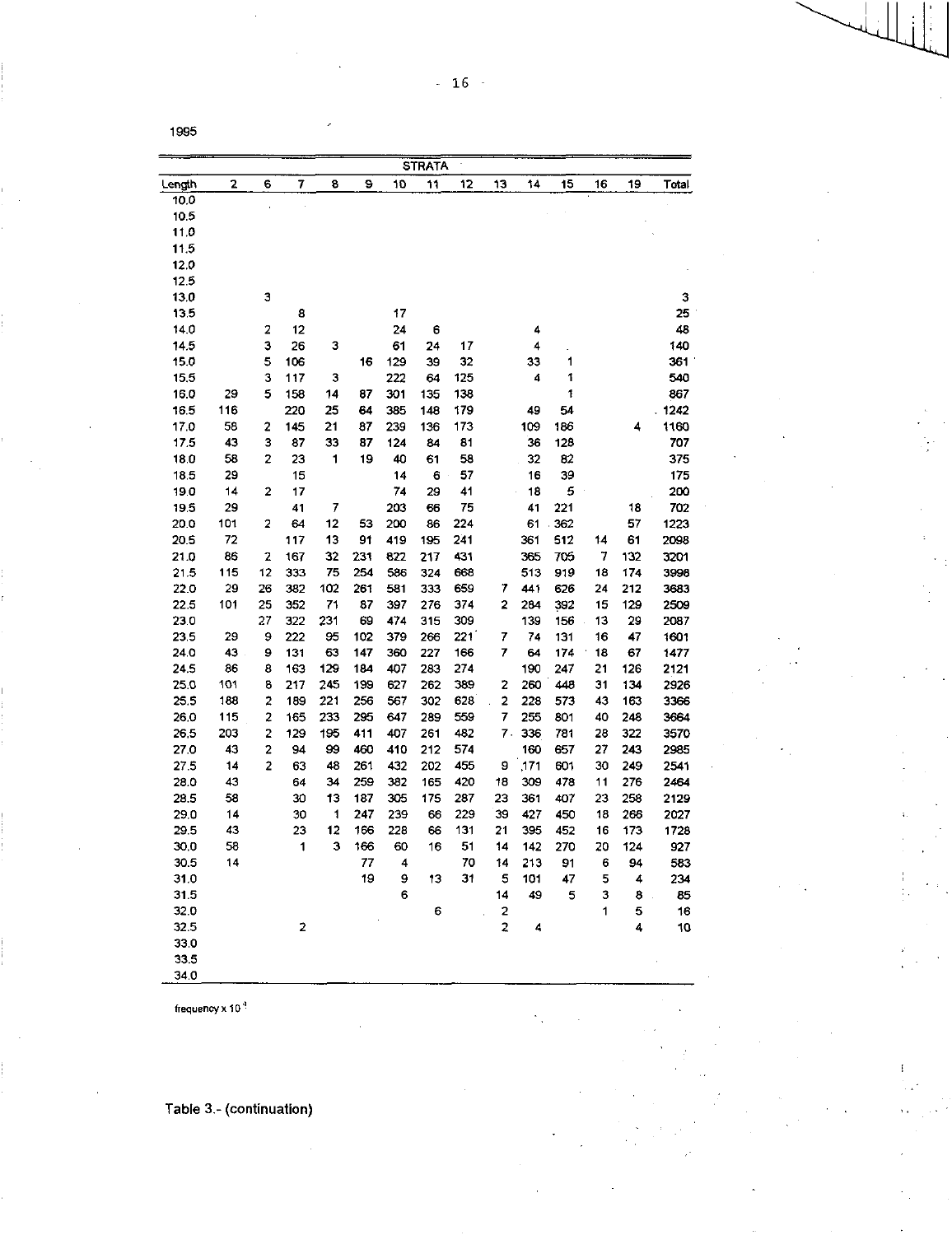- 17 -

|              |                         |    |     |          |     |     |            | STRATA     |          |      |      |      |     |    |     |       |
|--------------|-------------------------|----|-----|----------|-----|-----|------------|------------|----------|------|------|------|-----|----|-----|-------|
| Length       | 3                       | 5  | 6   | 7        | 8   | 9   | 10         | 11         | 12       | 13   | 14   | 15   | 16  | 18 | 19  | Total |
| 10.0         |                         |    |     |          |     |     |            |            |          |      |      |      |     |    |     |       |
| 10.5         |                         |    |     |          |     |     |            |            |          |      |      |      |     |    |     |       |
| 11.0         |                         |    |     |          |     |     |            |            |          |      |      |      |     |    |     |       |
| 11.5         |                         |    |     |          |     |     |            |            |          |      |      |      |     |    |     |       |
| 12,0         |                         |    | 47  |          |     |     |            |            |          |      |      |      |     |    |     | $-47$ |
| 12.5         |                         |    | 142 |          |     |     | 10         |            |          |      |      |      |     |    |     | 152   |
| 13.0         |                         |    | 236 |          |     |     | 28         | 25         |          |      |      |      |     |    |     | 290   |
|              |                         | 4  | 425 | 47       |     |     | 25         | 102        |          |      |      |      |     |    |     | 617   |
| 13.5<br>14.0 | 14<br>14                | 7  | 520 |          | 12  |     | 36         | 142        |          |      |      |      |     |    |     | 731   |
| 14.5         | 36                      | 2  | 331 |          | 24  |     | 94         | 165        |          |      |      |      |     |    |     | 652   |
|              | 22                      | 11 | 142 |          | 12  | 10  | 138        | 138        |          |      |      |      |     |    |     | 471   |
| 15.0         | 50                      | 9  |     | 110      | 12  | 10  | 146        | 110        |          |      |      |      |     |    |     | 447   |
| 15.5         |                         |    |     | 63       | 24  | 40  | 79         | 103        |          |      |      | 29   |     |    |     | 401   |
| 16.0         | 50                      | 13 | 47  | 47       | 50  | 10  | 67         | 78         |          | 10   |      |      |     |    |     | 335   |
| 16,5         | 14                      | 12 |     |          |     | 10  | 82         | 112        |          |      |      | 29   | 23  |    |     | 443   |
| 17,0         | 22                      | 7  |     | 95       | 69  | 20  | 71         | 46         |          |      |      | 29   | 23  |    |     | 272   |
| 17.5         | 7                       | 4  | 47  |          | 26  | 30  |            |            |          | 10   |      | 28   | 46  |    |     | 601   |
| 18.0         | 22                      | 9  |     | 126      | 41  | 89  | 123<br>211 | 165<br>292 | 28       | 105  | 126  | 82   |     |    |     | 1186  |
| 18.5         | 7                       | 9  |     | 205      | 32  | 190 | 407        | 469        | 55       | 63   | 115  | 179  | 46  |    | 24  | 2299  |
| 19.0         | $\overline{\mathbf{r}}$ | 13 |     | 614      | 118 | 357 | 831        | 769        | 158      | 104  | 572  | 369  | 23  | 13 | 12  | 5161  |
| 19.5         | 36                      | 1  |     | 141 1447 | 328 | 263 | 819        | 788        | 369      | 356  | 723  | 767  | 91  | 7  | 49  | 6312  |
| 20.0         | 36                      | 11 | 94  | 1544     | 396 |     | 810        | 833        | 442      | 565  | 1339 | 896  | 46  | 26 | 95  | 7810  |
| 20.5         | 14                      | 10 | 94  | 1700     | 617 | 321 |            | 665        | 870      | 597  | 829  | 1012 | 137 | 33 | 168 | 7383  |
| 21.0         | 58                      | 11 | 283 | 1213     | 713 | 287 | 509        |            | 553 1191 | 1122 | 911  | 524  | 159 | 23 | 252 | 7391  |
| 21.5         | 71                      | 21 |     | 236 1038 | 613 | 271 | 404        |            | 606      | 713  | 210  | 259  | 160 | 16 | 53  | 3996  |
| 22.0         | 123                     | 16 | 142 | 566      | 398 | 118 | 203        | 414        | 517      | 579  |      |      | 228 | 7  | 88  | 3338  |
| 22.5         | 100                     | 10 | 47  | 299      | 294 | 40  | 279        | 423        |          |      | 325  | 101  |     | 7  | 51  | 2500  |
| 23.0         | 223                     | 7  | 47  | 503      | 248 | 46  | 181        | 356        | 325      | 177  | 56   | 160  | 114 | 13 | 35  | 2109  |
| 23.5         | 35                      | 8  |     | 298      | 163 | 42  | 300        | 454        | 112      | 178  | 83   | 315  | 68  |    |     | 3135  |
| 24.0         | 72                      | 11 |     | 378      | 187 | 102 | 440        | 599        | 326      | 126  | 226  | 493  | 46  | 14 | 118 | 3743  |
| 24.5         | 43                      | 7  |     | 314      | 122 | 156 | 562        | 542        | 359      | 169  | 815  | 455  | 46  | 36 | 117 |       |
| 25.0         | 101                     | 8  |     | 409      | 324 | 200 | 541        | 550        | 861      | 136  | 345  | 906  | 182 | 30 | 127 | 4719  |
| 25.5         | 14                      | 1  |     | 283      | 227 | 89  | 375        | 262        | 767      | 116  | 400  | 750  | 273 | 19 | 138 | 3716  |
| 26.0         | 21                      | 2  | 47  | 189      | 213 | 212 | 419        | 263        | 758      | 83   | 234  | 547  | 46  | 13 | 123 | 3170  |
| 26.5         |                         |    |     | 31       | 120 | 134 | 290        | 245        | 861      | 210  | 267  | 539  |     | 16 | 81  | 2792  |
| 27.0         | 14                      | 1  |     | 79       | 161 | 211 | 222        | 201        | 475      | 73   | 265  | 591  | 46  | 10 | 174 | 2523  |
| 27.5         | 7                       |    |     |          | 100 | 104 | 168        | 101        | 359      | 126  | 142  | 277  |     | 19 | 102 | 1508  |
| 28.0         | 14                      |    |     | 31       | 63  | 183 | 134        | 135        | 257      |      | 202  | 426  | 23  | 13 | 182 | 1662  |
| 28,5         |                         |    |     |          | 17  | 81  | 133        | 123        | 246      | 53   | 188  | 196  |     | 13 | 150 | 1201  |
| 29.0         |                         |    |     | 47       |     | 47  | 167        | 26         | 243      |      | 182  | 135  |     |    | 260 | 1108  |
| 29.5         |                         |    |     |          |     | 36  | 116        | 97         | 194      | 116  | 86   | 79   | 23  | з  | 149 | 897   |
| 30.0         |                         |    |     | 31       | 17  | 24  | 103        | 26         | 35       | 53   | 182  | 179  |     | 7  | 157 | 813   |
| 30.5         | `7                      |    |     |          | 23  | 17  | 67         | 39         | 111      | 53   | 129  | 102  | 23  | 6  | 133 | 710   |
| $-31.0$      |                         |    |     |          | 11  | 24  | 6          | 24         | 28       |      | 31   | 12   | 23  |    | 86  | 244   |
| 31.5         |                         |    |     |          | 17  | 12  | 11         |            |          |      | 6    | 13   | 46  |    | 39  | 144   |
| 32.0         |                         |    |     |          | 6   | 12  | $6$ .      |            |          |      |      | 12   |     |    | 36  | 71    |
| 32.5         |                         |    |     |          |     | 12  |            |            | 28       |      |      | 13   | 23  | з  | 12  | 91    |
| 33.0         |                         |    |     |          |     |     |            |            |          |      | 6    |      |     |    |     | 6     |
| 33.5         |                         |    |     |          |     |     |            |            |          |      |      |      |     |    |     |       |
| 34.0         |                         |    |     |          |     |     |            |            |          |      |      |      |     |    |     |       |

frequency x 10<sup>4</sup>

 $\ddot{z}$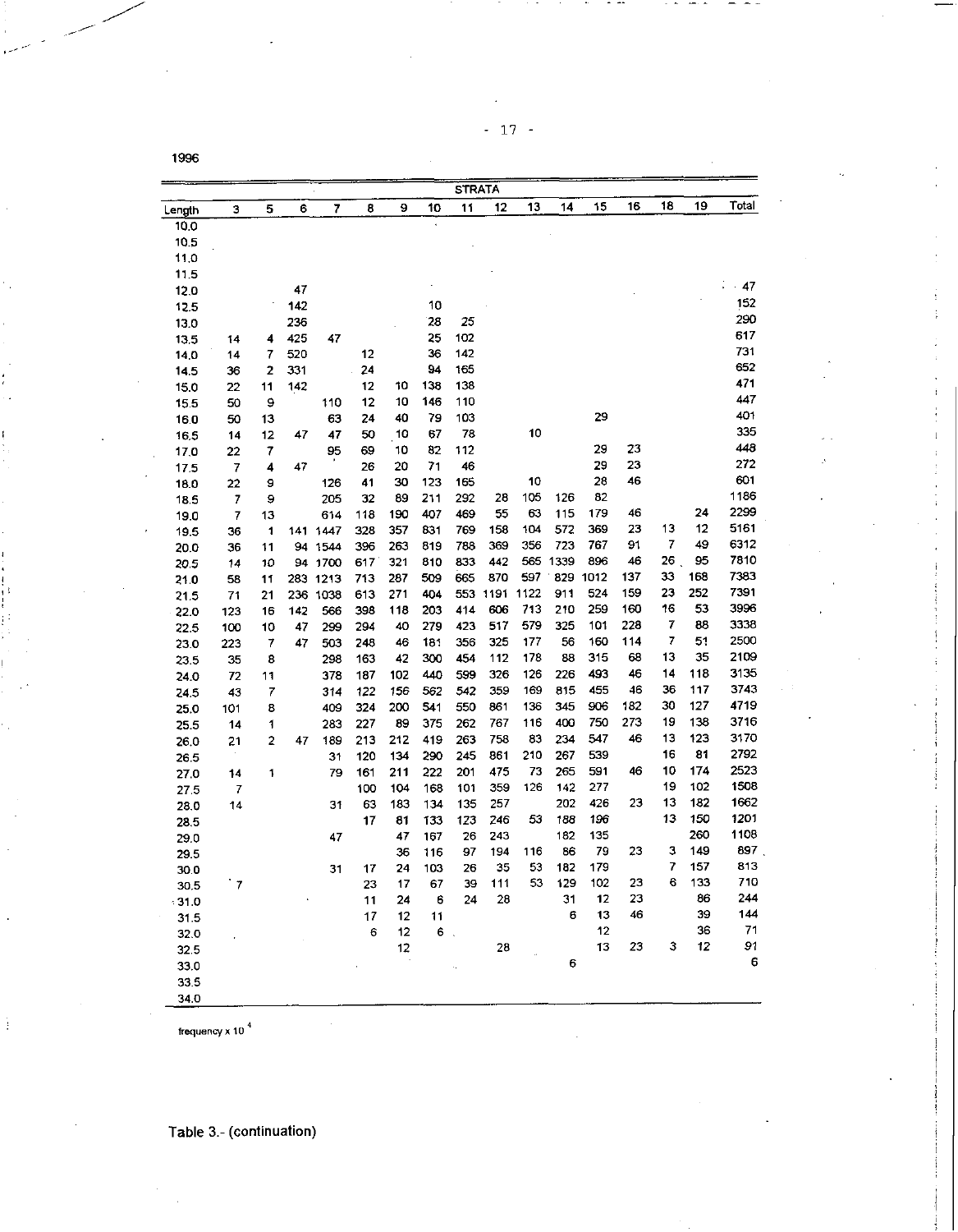| Stratum        | Depth     | 1988           | 1989 | 1990 | 1991        | 1992  | 1993        | 1994         | 1995                    | 1996                | <b>TOTAL</b> |
|----------------|-----------|----------------|------|------|-------------|-------|-------------|--------------|-------------------------|---------------------|--------------|
|                | (fathoms) |                |      |      |             |       |             |              |                         |                     |              |
|                | 70-80     | 0              | 0    | 0    | 0           | 0     | 0           | $\Omega$     | $\Omega$                | $\mathbf 0$         | 0            |
| $\overline{2}$ | 81-100    | 0.             | 0    | 0    | 0           | 0     | 0           | 0            | 162                     | 0                   | 162          |
| 3              | 101-140   | 0              | 0    | 0    | 5           | 0     |             | 0            | $\overline{\mathbf{c}}$ | 86                  | 94           |
| 4              | 101-140   | 0              | 0    | 0    | 0           | 0     | 0           | 0            | 0                       | 0                   | $\mathbf 0$  |
| 5              | 101-140   | 0              | 0    | 0    | 4           | 8     | 0           | 0            | 6                       | 12                  | 30           |
| 6              | 101-140   | 0              | 0    | 2    | 19<br>e chr | 3     | 3           | O            | 11                      | 94                  | 132          |
| 7              | 141-200   | 18             | 20   | 212  | 713         | 2134  | 1404        | 93           | 299                     | 684                 | 5577         |
| 8              | 141-200   | 9              | 51   | 46   | 158         | 1130  | 545         | 3            | 183                     | 412                 | 2537         |
| 9              | 141-200   | 57             | 47   | 24   | 150         | 88    | 109         | 0            | 506                     | 324                 | 1305         |
| 10             | 141-200   | 115            | 44   | 188  | 1499        | 2278  | 972         | 658          | 873                     | 707                 | 7334         |
| 11             | 141-200   | 89             | 0    | 105  | 733         | 2714  | 794         | 358          | 452                     | 699                 | 5944         |
| 12             | 201-300   | 786            | 582  | 313  | 1733        | 3329  | 1786        | 599          | 778                     | 910                 | 10816        |
| 13             | 201-300   | 64             | 58   | 42   | 63          | 28    | 120         | $^{\circ}$ 0 | 28                      | 416                 | 819          |
| 14             | 201-300   | 255            | 218  | 407  | 814         | 1640  | (1161)      | 556          | 632                     | 706                 | 5228         |
| 15             | 201-300   | 404            | 328  | 558  | 1485        | 2522  | 2029        | 916          | 1021                    | 922                 | 10185        |
| 16             | 301-400   | 308            | 234  | 239  | 171         | 303   | 133         | 44           | 47                      | 148                 | 1627         |
| 17             | 301-400   | $\overline{2}$ | 10   | 0    | 0           | 0     | (36)        | ۰O           | $\mathbf 0$             | $\ddot{\mathbf{0}}$ | 12           |
| 18             | 301-400   | 0              | 0    | 0    | 0           | 0     | $\mathbf 0$ | 0            |                         | 30                  | 31           |
| 19             | 301-400   | 56             | 331  | 4    | 663         | 354   | 163         | 111          | 412                     | 351                 | 2445         |
| Total.         |           | 2164           | 1923 | 2139 | 8211        | 16531 | 9256        | 3337         | 5413                    | 6502                | 54278        |

Table 4.- Total biomass survey estimated by strata (tons)

( no sampled strata)

j.

Table 5.- Mean weigth of shrimp in the years 1989-1996

| Length (mm) |      |      |       | Mean weight (g) |      |               |      |      |
|-------------|------|------|-------|-----------------|------|---------------|------|------|
|             | 1989 | 1990 | 1991  | 1992            | 1993 | 1994          | 1995 | 1996 |
| 10.0        | 0.6  | 0.6  | 0.7   | 0.7             | 0.8  | 0.7           | 0.6  | 06   |
| 12.5        | 1.2  | 1.2  | 1,3   | 1.4             | 1.4  | 1.3           | 1.2  | 1.1  |
| 15.0        | 2    | 2    | 2.1   | 2.3             | 2.4  | 2.2           | 2.1  | 2    |
| 17.5        | 3.1  | 3.2  | 3.3   | 3.5             | 3.6  | 3.4           | 3.3  | 3.2  |
| 20.0        | 4.6  | 4.7  | 4.9   | 5.1             | 5.2  | 5             | 4.9  | 48   |
| 22.5        | 6.5  | 6.6  | 6.9   | 7.1             | 7.3  | $7.1^{\circ}$ |      | 6.9  |
| 25.0        | 89   | 9    | 9.3   | 9.5             | 9.7. | 9.6           | 9.5  | 95   |
| 27.5        | 11.7 | 11.8 | 12.3  | 12.4            | 12.7 | 12.6          | 12.6 | 12.7 |
| 30.0        | 15.1 | 15.3 | 15.8  | 15.9            | 16.1 | 16.2          | 16.3 | 16.6 |
| 32.5        | 19.1 | 19.3 | 19,9. | 19.9            | 201  | 20.4          | 20.7 | 21.2 |
| 35.0        | 23.7 | 23.9 | 24.7  | 24.5            | 24.8 | 25.3          | 25.8 | 26.6 |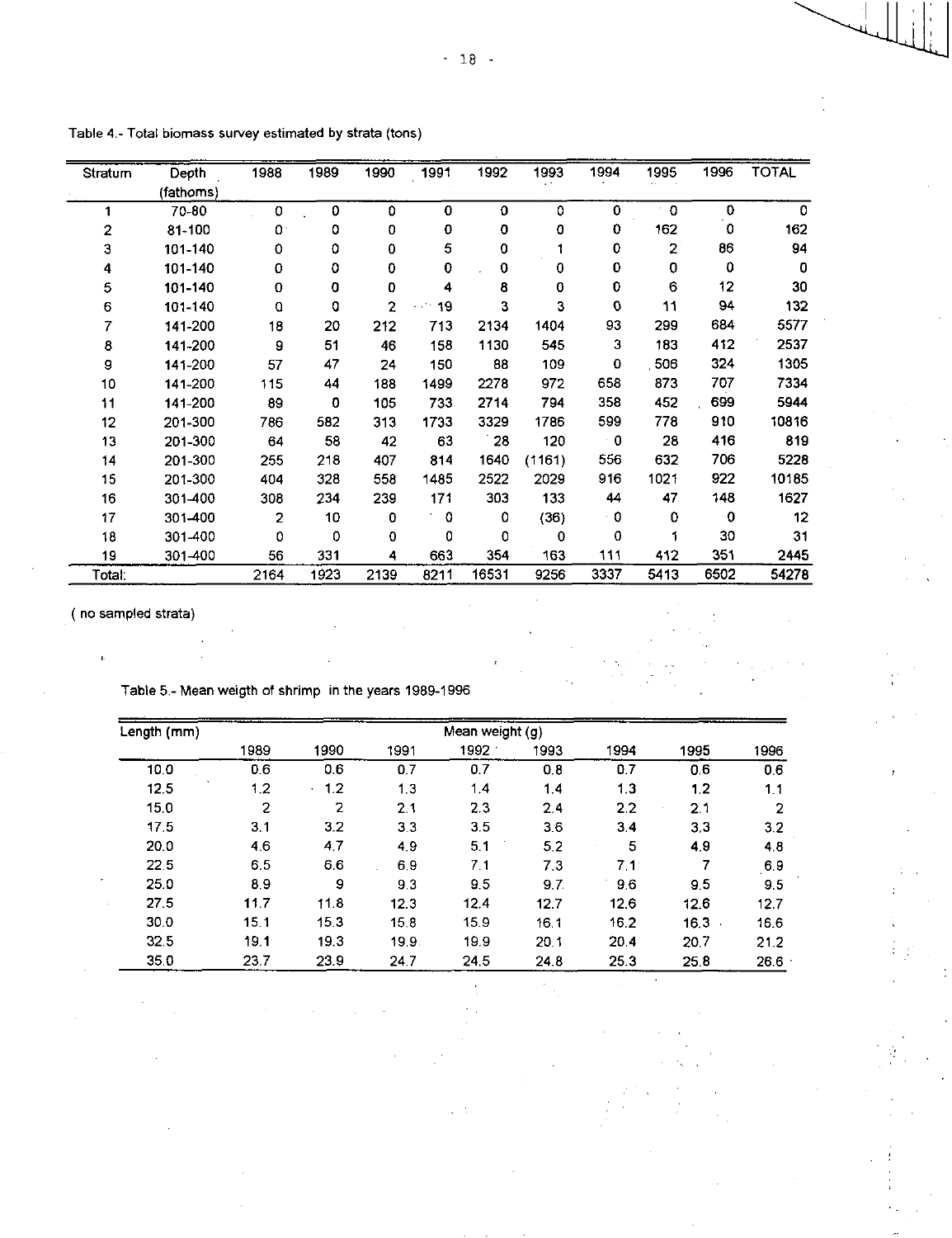



 $1991 = no data$ 

 $\frac{1}{\delta}$ 

Figure 1.- a) Sex percentage of shrimp.

b) Percentage of development stage in females shrimp.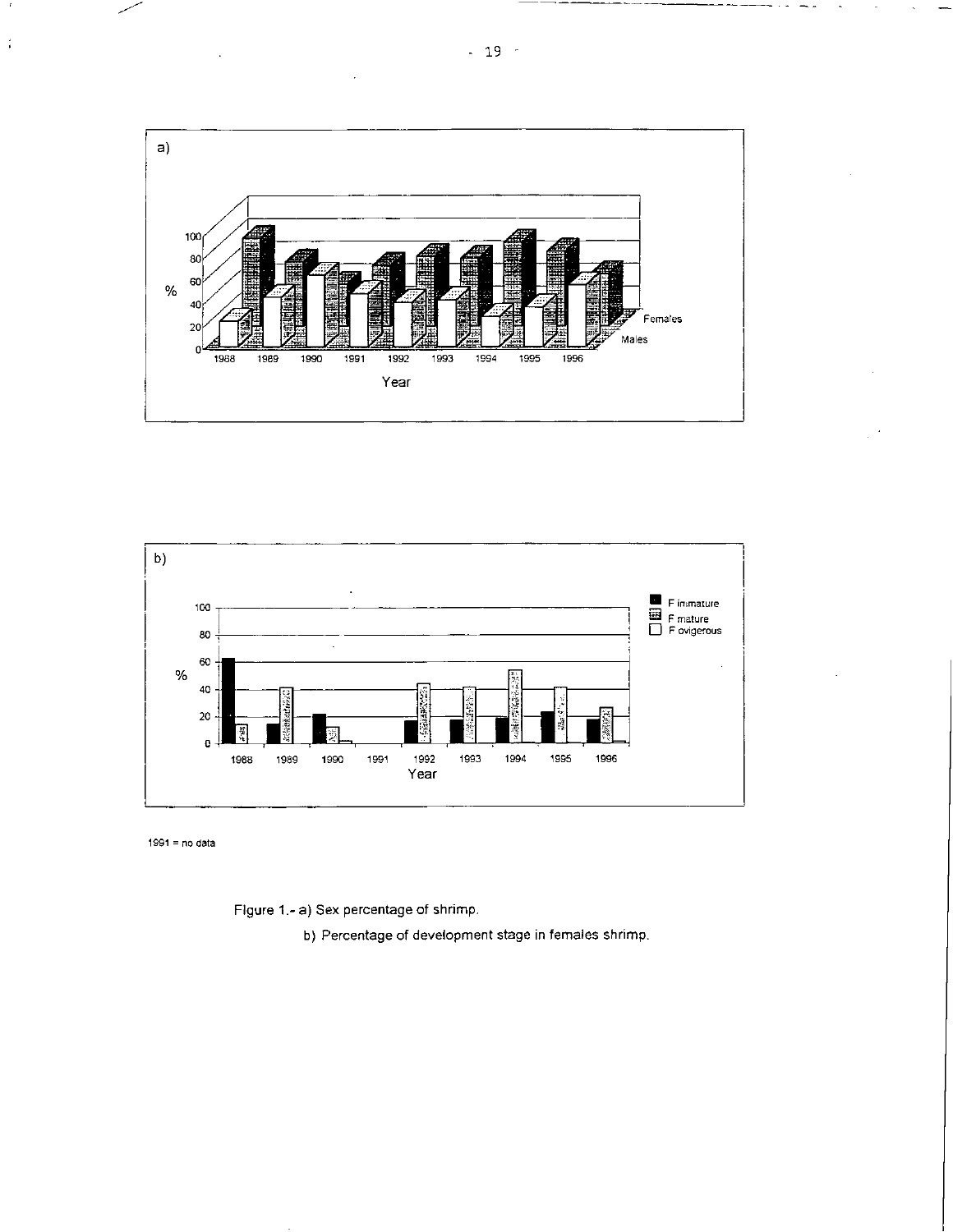

k,

 $\frac{1}{2}$ 

 $\ddot{\phantom{0}}$  $\frac{1}{2}$ 

J.

 $\frac{d}{dt}$ 

 $-20 -$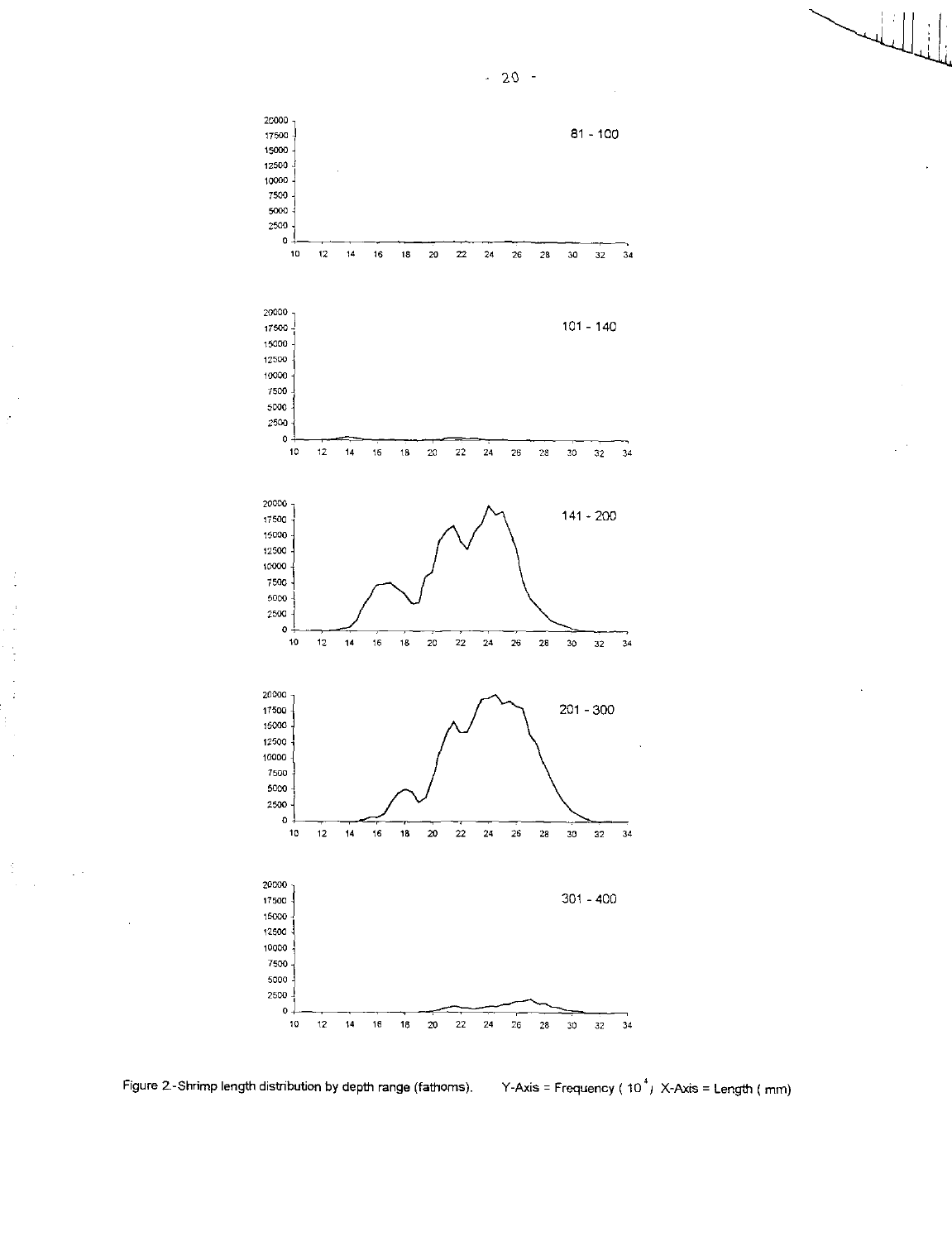

Figure 3 .-Shrimp length distribution on Flemish Cap 1988 -1996 surveys. Y-Axis = Frequency (10<sup>6</sup>) X-Axis = Length (mm)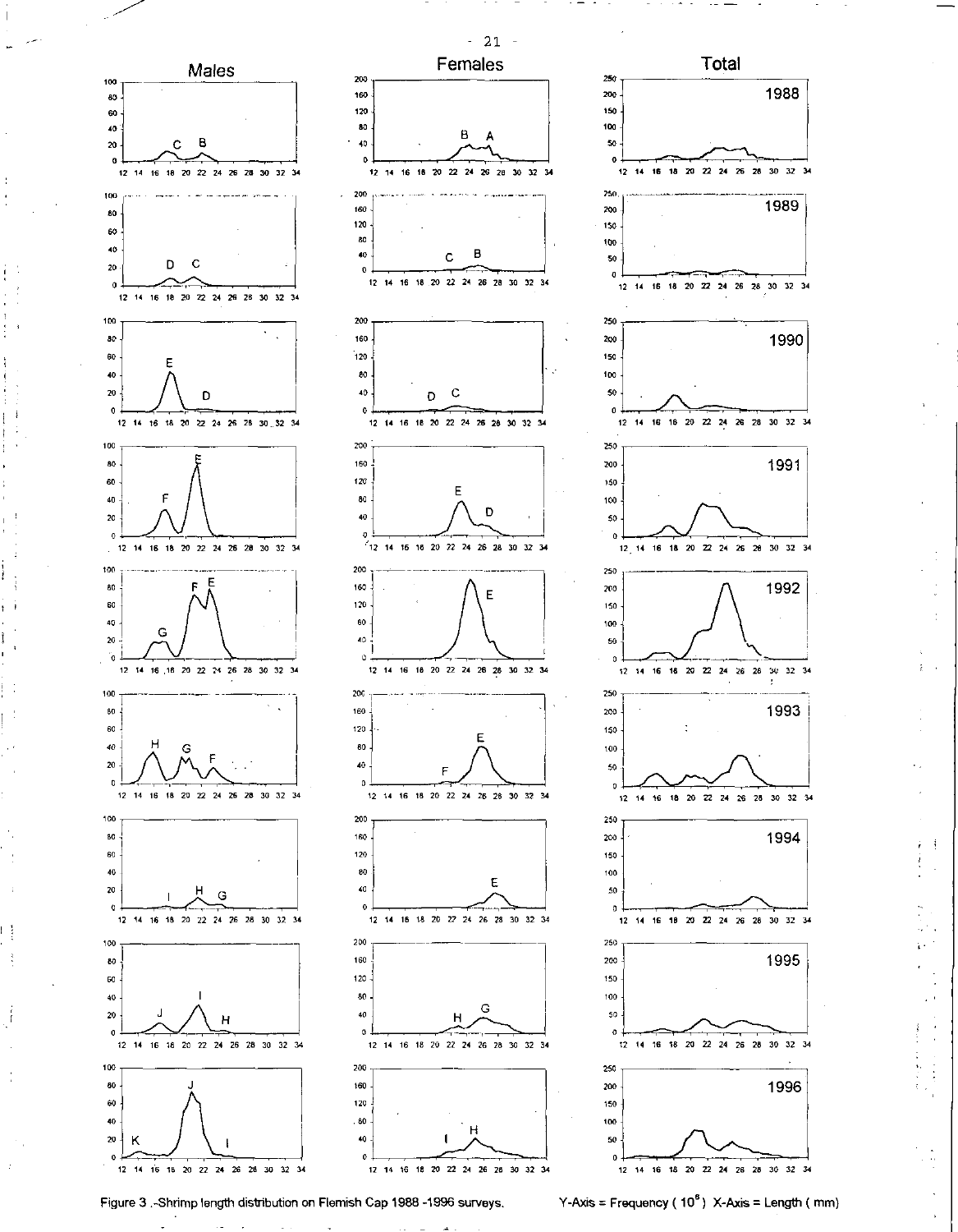

Figure 4.- Shrimp catch distribution on Flemish Cap according to surveys in the 1988-1996 period.